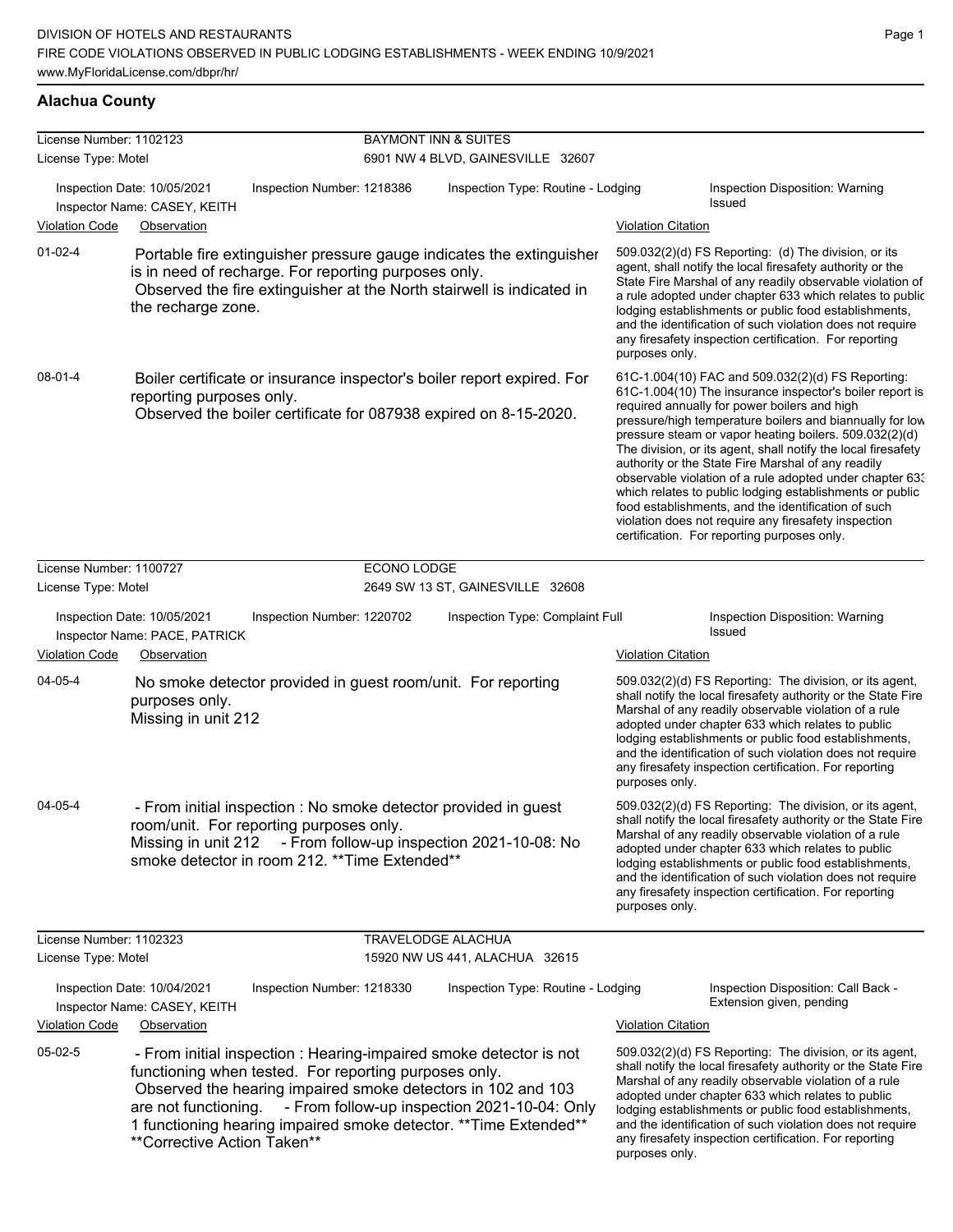# **Bay County**

| License Number: 1301607 |                                                                                                                                                                                                                         | <b>SUNSET INN</b>          |                                                  |                           |                                                                                                                                                                                                                                                                                                                                                                                                                            |  |
|-------------------------|-------------------------------------------------------------------------------------------------------------------------------------------------------------------------------------------------------------------------|----------------------------|--------------------------------------------------|---------------------------|----------------------------------------------------------------------------------------------------------------------------------------------------------------------------------------------------------------------------------------------------------------------------------------------------------------------------------------------------------------------------------------------------------------------------|--|
| License Type: Motel     |                                                                                                                                                                                                                         |                            | 8109 SURF DR, PANAMA CITY 32408                  |                           |                                                                                                                                                                                                                                                                                                                                                                                                                            |  |
|                         | Inspection Date: 10/04/2021<br>Inspector Name: LYNN, NICKOLAS                                                                                                                                                           | Inspection Number: 1218815 | Inspection Type: Routine - Lodging               |                           | Inspection Disposition: Inspection<br>Completed - No Further Action                                                                                                                                                                                                                                                                                                                                                        |  |
| <b>Violation Code</b>   | Observation                                                                                                                                                                                                             |                            |                                                  | <b>Violation Citation</b> |                                                                                                                                                                                                                                                                                                                                                                                                                            |  |
| $01-02-4$               | Portable fire extinguisher pressure gauge indicates the extinguisher<br>is in need of recharge. For reporting purposes only. Outside room<br>219.                                                                       |                            |                                                  | purposes only.            | 509.032(2)(d) FS Reporting: (d) The division, or its<br>agent, shall notify the local firesafety authority or the<br>State Fire Marshal of any readily observable violation of<br>a rule adopted under chapter 633 which relates to public<br>lodging establishments or public food establishments,<br>and the identification of such violation does not require<br>any firesafety inspection certification. For reporting |  |
| License Number: 1304002 |                                                                                                                                                                                                                         |                            | KAPALUA APARTMENTS                               |                           |                                                                                                                                                                                                                                                                                                                                                                                                                            |  |
| License Type: Apartment |                                                                                                                                                                                                                         |                            | 2223 JOAN AVE, PANAMA CITY BEACH 32408           |                           |                                                                                                                                                                                                                                                                                                                                                                                                                            |  |
|                         | Inspection Date: 06/15/2021<br>Inspector Name: LYNN, NICKOLAS                                                                                                                                                           | Inspection Number: 1533163 | Inspection Type: Routine - Lodging               |                           | Inspection Disposition: Warning<br>Issued                                                                                                                                                                                                                                                                                                                                                                                  |  |
| <b>Violation Code</b>   | Observation                                                                                                                                                                                                             |                            |                                                  | <b>Violation Citation</b> |                                                                                                                                                                                                                                                                                                                                                                                                                            |  |
| 02-08-4                 | OBSERVED PROPANE (LP GAS) TANK HAVING A WATER<br>CAPACITY GREATER THAN 2.7LBS STORED UNDER<br>STAIRWELL, IN FRONT OF UNIT 117. PRIORITY: REPORTING                                                                      |                            |                                                  | purposes only.            | 509.032(2)(d) FS Reporting: (d) The division, or its<br>agent, shall notify the local firesafety authority or the<br>State Fire Marshal of any readily observable violation of<br>a rule adopted under chapter 633 which relates to public<br>lodging establishments or public food establishments,<br>and the identification of such violation does not require<br>any firesafety inspection certification. For reporting |  |
|                         | Inspection Date: 10/07/2021<br>Inspector Name: LYNN, NICKOLAS                                                                                                                                                           | Inspection Number: 1533035 | Inspection Type: Lodging-Licensing<br>Inspection |                           | Inspection Disposition: Inspection<br>Completed - No Further Action                                                                                                                                                                                                                                                                                                                                                        |  |
| <b>Violation Code</b>   | Observation                                                                                                                                                                                                             |                            |                                                  | <b>Violation Citation</b> |                                                                                                                                                                                                                                                                                                                                                                                                                            |  |
| $01 - 02 - 4$           | Portable fire extinguisher pressure gauge indicates the extinguisher<br>is in need of recharge. For reporting purposes only. Outside 105.                                                                               |                            |                                                  | purposes only.            | 509.032(2)(d) FS Reporting: (d) The division, or its<br>agent, shall notify the local firesafety authority or the<br>State Fire Marshal of any readily observable violation of<br>a rule adopted under chapter 633 which relates to public<br>lodging establishments or public food establishments,<br>and the identification of such violation does not require<br>any firesafety inspection certification. For reporting |  |
| 02-08-4                 | Propane (LP gas) tank having a water capacity greater than 2.7 lbs<br>stored under a stairwell. For reporting purposes only. In front of<br>117. Manager removed tanks at time of inspection. ** Corrected<br>On-Site** |                            |                                                  |                           | 509.032(2)(d) FS Reporting: (d) The division, or its<br>agent, shall notify the local firesafety authority or the<br>State Fire Marshal of any readily observable violation of<br>a rule adopted under chapter 633 which relates to public<br>lodging establishments or public food establishments,<br>and the identification of such violation does not require                                                           |  |

any firesafety inspection certification. For reporting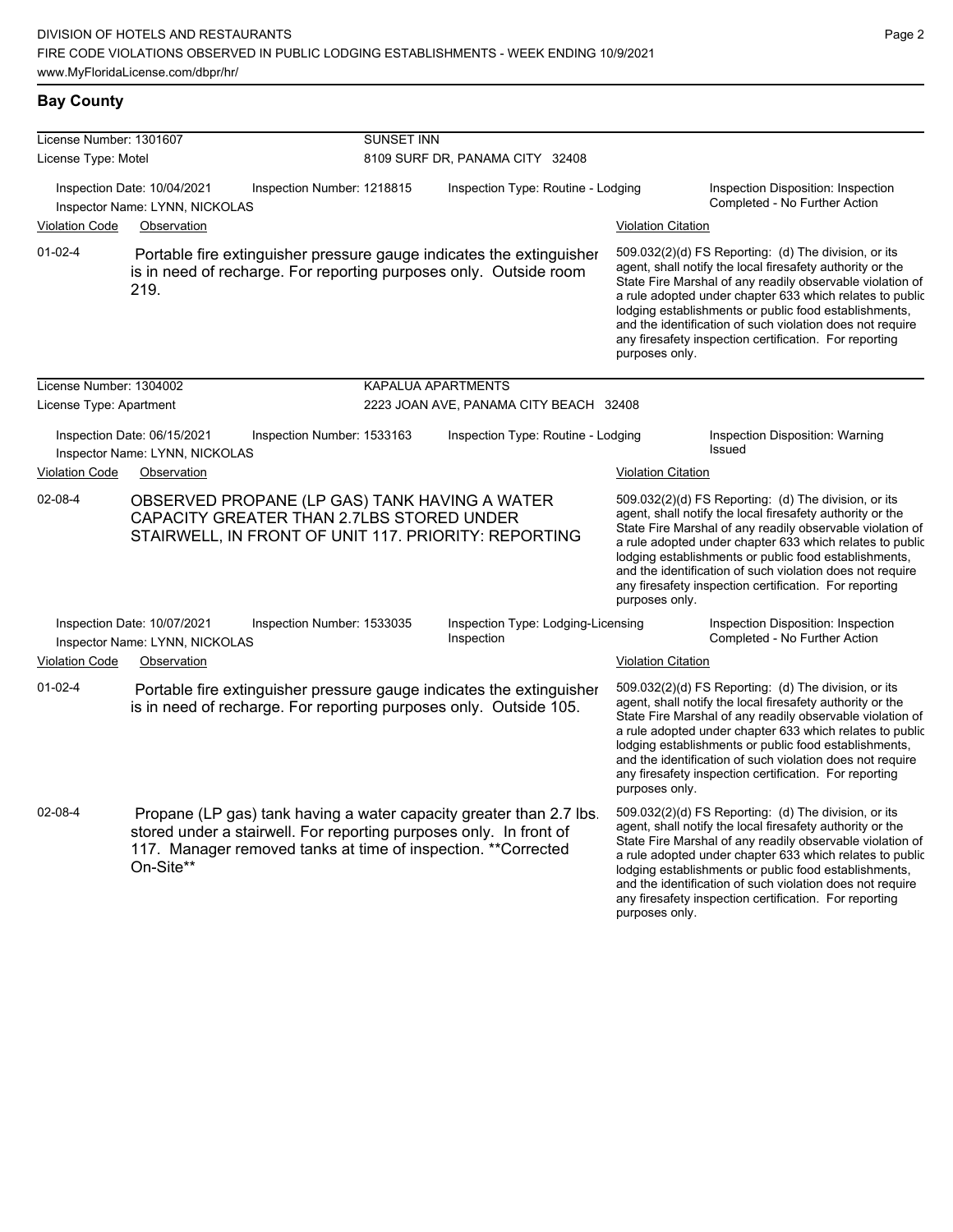| License Number: 1612878 |                                                                               |                                                                                                                                                                                                                                                                                                                                        | HOTOLOS HOLLYWOOD                                                    |                           |                                                                                                                                                                                                                                                                                                                                                                                                                            |  |
|-------------------------|-------------------------------------------------------------------------------|----------------------------------------------------------------------------------------------------------------------------------------------------------------------------------------------------------------------------------------------------------------------------------------------------------------------------------------|----------------------------------------------------------------------|---------------------------|----------------------------------------------------------------------------------------------------------------------------------------------------------------------------------------------------------------------------------------------------------------------------------------------------------------------------------------------------------------------------------------------------------------------------|--|
| License Type: Motel     |                                                                               |                                                                                                                                                                                                                                                                                                                                        | 2520 STIRLING RD, HOLLYWOOD 33019                                    |                           |                                                                                                                                                                                                                                                                                                                                                                                                                            |  |
|                         | Inspection Date: 10/04/2021<br>Inspector Name: CHRISTGEN, THOM                | Inspection Number: 1217771                                                                                                                                                                                                                                                                                                             | Inspection Type: Routine - Lodging                                   |                           | Inspection Disposition: Call Back -<br>Admin. complaint recommended                                                                                                                                                                                                                                                                                                                                                        |  |
| <b>Violation Code</b>   | Observation                                                                   |                                                                                                                                                                                                                                                                                                                                        |                                                                      | <b>Violation Citation</b> |                                                                                                                                                                                                                                                                                                                                                                                                                            |  |
| $01 - 02 - 4$           | 235.<br>Extended**                                                            | - From initial inspection : Portable fire extinguisher pressure gauge<br>indicates the extinguisher is in need of recharge. For reporting<br>purposes only. Observed on extinguisher between rooms 335 and<br>337 and on extinguisher between 235 and 237. - From follow-up<br>Observed same at fire extinguisher by room 335. ** Time | inspection 2021-10-04: Observed same at fire extinguisher by room    | purposes only.            | 509.032(2)(d) FS Reporting: (d) The division, or its<br>agent, shall notify the local firesafety authority or the<br>State Fire Marshal of any readily observable violation of<br>a rule adopted under chapter 633 which relates to public<br>lodging establishments or public food establishments,<br>and the identification of such violation does not require<br>any firesafety inspection certification. For reporting |  |
| License Number: 1603513 |                                                                               |                                                                                                                                                                                                                                                                                                                                        | RASCAL HOLLYWOOD LLC                                                 |                           |                                                                                                                                                                                                                                                                                                                                                                                                                            |  |
| License Type: Apartment |                                                                               |                                                                                                                                                                                                                                                                                                                                        | 1500 S 20 AVE, HOLLYWOOD 33020                                       |                           |                                                                                                                                                                                                                                                                                                                                                                                                                            |  |
| <b>Violation Code</b>   | Inspection Date: 10/06/2021<br>Inspector Name: CHRISTGEN, THOM<br>Observation | Inspection Number: 1533137                                                                                                                                                                                                                                                                                                             | Inspection Type: Lodging-Licensing<br>Inspection                     | <b>Violation Citation</b> | Inspection Disposition: Inspection<br>Completed - No Further Action                                                                                                                                                                                                                                                                                                                                                        |  |
| $01 - 01 - 4$           | extinguisher between units 12 and 15.                                         | is overcharged. For reporting purposes only. Observed at the                                                                                                                                                                                                                                                                           | Portable fire extinguisher pressure gauge indicates the extinguisher | purposes only.            | 509.032(2)(d) FS Reporting: (d) The division, or its<br>agent, shall notify the local firesafety authority or the<br>State Fire Marshal of any readily observable violation of<br>a rule adopted under chapter 633 which relates to public<br>lodging establishments or public food establishments,<br>and the identification of such violation does not require<br>any firesafety inspection certification. For reporting |  |
| License Number: 1604979 |                                                                               |                                                                                                                                                                                                                                                                                                                                        | WILLIAM HERSHEY REVOCABLE TRUST                                      |                           |                                                                                                                                                                                                                                                                                                                                                                                                                            |  |
| License Type: Apartment |                                                                               |                                                                                                                                                                                                                                                                                                                                        | 1649 DEWEY ST, HOLLYWOOD 33020                                       |                           |                                                                                                                                                                                                                                                                                                                                                                                                                            |  |
|                         | Inspection Date: 10/06/2021<br>Inspector Name: CHRISTGEN, THOM                | Inspection Number: 1519012                                                                                                                                                                                                                                                                                                             | Inspection Type: Routine - Lodging                                   |                           | Inspection Disposition: Inspection<br>Completed - No Further Action                                                                                                                                                                                                                                                                                                                                                        |  |
| <b>Violation Code</b>   | Observation                                                                   |                                                                                                                                                                                                                                                                                                                                        |                                                                      | <b>Violation Citation</b> |                                                                                                                                                                                                                                                                                                                                                                                                                            |  |
| $01 - 01 - 4$           | extinguisher to the right of Unit 7.                                          | is overcharged. For reporting purposes only. Observed on the                                                                                                                                                                                                                                                                           | Portable fire extinguisher pressure gauge indicates the extinguisher | purposes only.            | 509.032(2)(d) FS Reporting: (d) The division, or its<br>agent, shall notify the local firesafety authority or the<br>State Fire Marshal of any readily observable violation of<br>a rule adopted under chapter 633 which relates to public<br>lodging establishments or public food establishments,<br>and the identification of such violation does not require<br>any firesafety inspection certification. For reporting |  |
| License Number: 1615065 |                                                                               | LAKES AT PEMBROKE                                                                                                                                                                                                                                                                                                                      |                                                                      |                           |                                                                                                                                                                                                                                                                                                                                                                                                                            |  |
| License Type: Apartment |                                                                               |                                                                                                                                                                                                                                                                                                                                        | 9900 SHERIDAN ST, PEMBROKE PINES 33024                               |                           |                                                                                                                                                                                                                                                                                                                                                                                                                            |  |
|                         | Inspection Date: 10/06/2021<br>Inspector Name: LONDONO, GLORIA                | Inspection Number: 1525927                                                                                                                                                                                                                                                                                                             | Inspection Type: Routine - Lodging                                   |                           | Inspection Disposition: Inspection<br>Completed - No Further Action                                                                                                                                                                                                                                                                                                                                                        |  |
| <b>Violation Code</b>   | Observation                                                                   |                                                                                                                                                                                                                                                                                                                                        |                                                                      | <b>Violation Citation</b> |                                                                                                                                                                                                                                                                                                                                                                                                                            |  |
| 01-02-4                 | 101, building 9840.                                                           | is in need of recharge. For reporting purposes only. In front of unit                                                                                                                                                                                                                                                                  | Portable fire extinguisher pressure gauge indicates the extinguisher | purposes only.            | 509.032(2)(d) FS Reporting: (d) The division, or its<br>agent, shall notify the local firesafety authority or the<br>State Fire Marshal of any readily observable violation of<br>a rule adopted under chapter 633 which relates to public<br>lodging establishments or public food establishments,<br>and the identification of such violation does not require<br>any firesafety inspection certification. For reporting |  |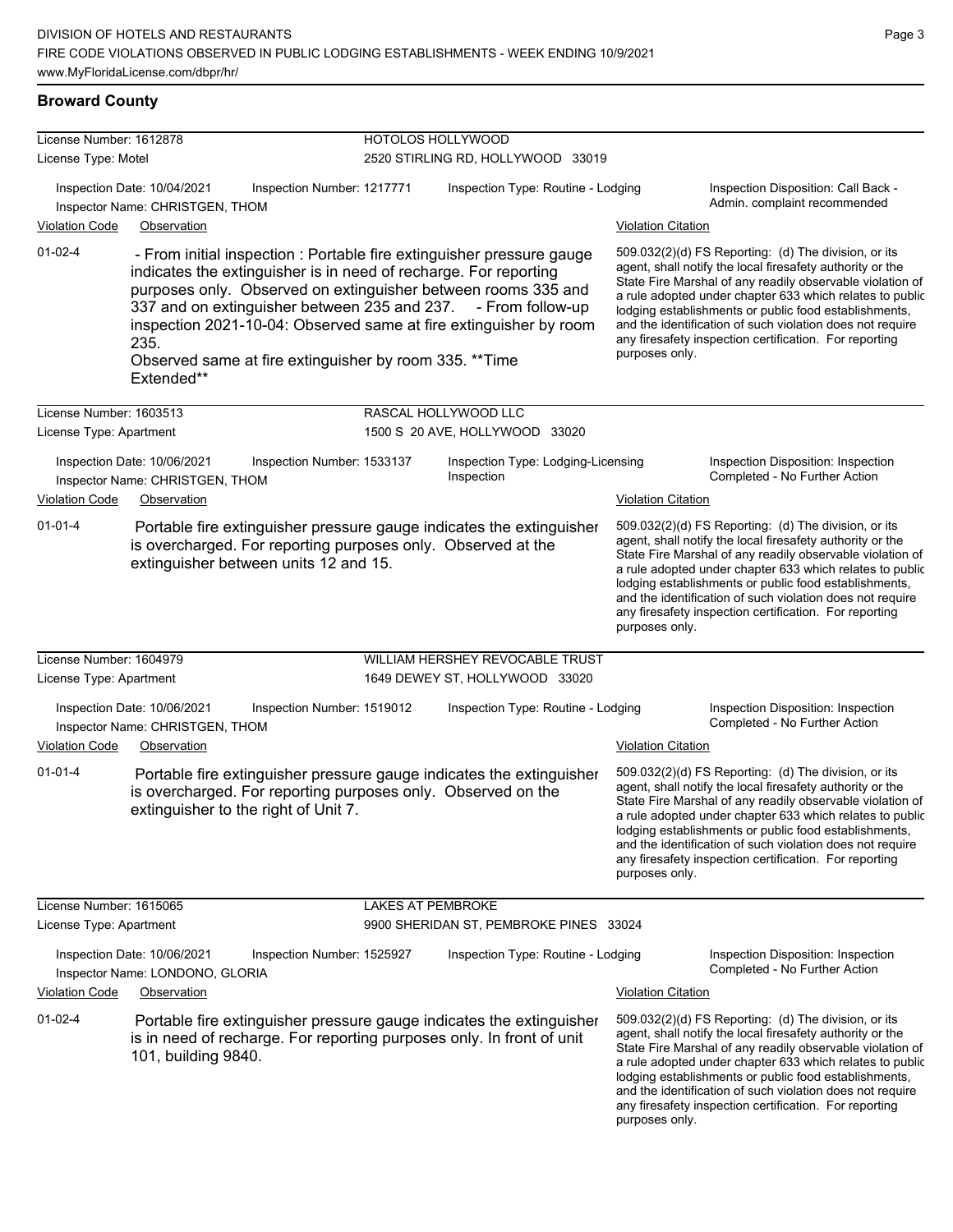#### **Broward County**

| License Number: 1607536 |                                                                            |                                                                | <b>BRC PROPERTIES INC</b>          |                                                                        |                           |                                                                                                                                                                                                                                                                                                                                                                                                                                                                                                                                                                                                                                                                                                  |  |  |
|-------------------------|----------------------------------------------------------------------------|----------------------------------------------------------------|------------------------------------|------------------------------------------------------------------------|---------------------------|--------------------------------------------------------------------------------------------------------------------------------------------------------------------------------------------------------------------------------------------------------------------------------------------------------------------------------------------------------------------------------------------------------------------------------------------------------------------------------------------------------------------------------------------------------------------------------------------------------------------------------------------------------------------------------------------------|--|--|
| License Type: Apartment |                                                                            |                                                                | 600 SE 23 AVE, POMPANO BEACH 33062 |                                                                        |                           |                                                                                                                                                                                                                                                                                                                                                                                                                                                                                                                                                                                                                                                                                                  |  |  |
|                         | Inspection Date: 10/06/2021<br>Inspector Name: BURGGRABE, BROCK            | Inspection Number: 1516930                                     |                                    | Inspection Type: Routine - Lodging                                     |                           | Inspection Disposition: Inspection<br>Completed - No Further Action                                                                                                                                                                                                                                                                                                                                                                                                                                                                                                                                                                                                                              |  |  |
| <b>Violation Code</b>   | Observation                                                                |                                                                |                                    |                                                                        | <b>Violation Citation</b> |                                                                                                                                                                                                                                                                                                                                                                                                                                                                                                                                                                                                                                                                                                  |  |  |
| $01 - 01 - 4$           | extinguisher.                                                              | is overcharged. For reporting purposes only. At 1st floor fire |                                    | Portable fire extinguisher pressure gauge indicates the extinguisher   | purposes only.            | 509.032(2)(d) FS Reporting: (d) The division, or its<br>agent, shall notify the local firesafety authority or the<br>State Fire Marshal of any readily observable violation of<br>a rule adopted under chapter 633 which relates to public<br>lodging establishments or public food establishments,<br>and the identification of such violation does not require<br>any firesafety inspection certification. For reporting                                                                                                                                                                                                                                                                       |  |  |
| License Number: 1607221 |                                                                            |                                                                |                                    | FORT LAUDERDALE GRAND HOTEL                                            |                           |                                                                                                                                                                                                                                                                                                                                                                                                                                                                                                                                                                                                                                                                                                  |  |  |
| License Type: Hotel     |                                                                            |                                                                |                                    | 4900 POWERLINE ROAD, OAKLAND PARK 33309                                |                           |                                                                                                                                                                                                                                                                                                                                                                                                                                                                                                                                                                                                                                                                                                  |  |  |
|                         | Inspection Date: 10/07/2021<br>Inspector Name: SEWELL, SANGAY              | Inspection Number: 1161439                                     |                                    | Inspection Type: Routine - Lodging                                     |                           | Inspection Disposition: Inspection<br>Completed - No Further Action                                                                                                                                                                                                                                                                                                                                                                                                                                                                                                                                                                                                                              |  |  |
| <b>Violation Code</b>   | Observation                                                                |                                                                |                                    |                                                                        | <b>Violation Citation</b> |                                                                                                                                                                                                                                                                                                                                                                                                                                                                                                                                                                                                                                                                                                  |  |  |
| 08-01-4                 | reporting purposes only.                                                   | Observed certificate expired 10/24/2019                        |                                    | Boiler certificate or insurance inspector's boiler report expired. For |                           | 61C-1.004(10) FAC and 509.032(2)(d) FS Reporting:<br>61C-1.004(10) The insurance inspector's boiler report is<br>required annually for power boilers and high<br>pressure/high temperature boilers and biannually for low<br>pressure steam or vapor heating boilers. 509.032(2)(d)<br>The division, or its agent, shall notify the local firesafety<br>authority or the State Fire Marshal of any readily<br>observable violation of a rule adopted under chapter 633<br>which relates to public lodging establishments or public<br>food establishments, and the identification of such<br>violation does not require any firesafety inspection<br>certification. For reporting purposes only. |  |  |
| License Number: 1619671 |                                                                            |                                                                | <b>COMFORT SUITES</b>              |                                                                        |                           |                                                                                                                                                                                                                                                                                                                                                                                                                                                                                                                                                                                                                                                                                                  |  |  |
| License Type: Hotel     |                                                                            |                                                                |                                    | 2201 N COMMERCE PKWY, WESTON 33326                                     |                           |                                                                                                                                                                                                                                                                                                                                                                                                                                                                                                                                                                                                                                                                                                  |  |  |
| <b>Violation Code</b>   | Inspection Date: 10/08/2021<br>Inspector Name: MUIR, TRICIA<br>Observation | Inspection Number: 1159300                                     |                                    | Inspection Type: Routine - Lodging                                     | <b>Violation Citation</b> | Inspection Disposition: Inspection<br>Completed - No Further Action                                                                                                                                                                                                                                                                                                                                                                                                                                                                                                                                                                                                                              |  |  |
| 07-04-4                 | purposes only.<br>Observed outlet damaged in 120                           | Operator called maintenance for repair.                        |                                    | Electrical outlet damaged to indicate a malfunction. For reporting     |                           | 509.032(2)(d) FS Reporting: (d) The division, or its<br>agent, shall notify the local firesafety authority or the<br>State Fire Marshal of any readily observable violation of<br>a rule adopted under chapter 633 which relates to public<br>lodging establishments or public food establishments,<br>and the identification of such violation does not require<br>any firesafety inspection certification. For reporting                                                                                                                                                                                                                                                                       |  |  |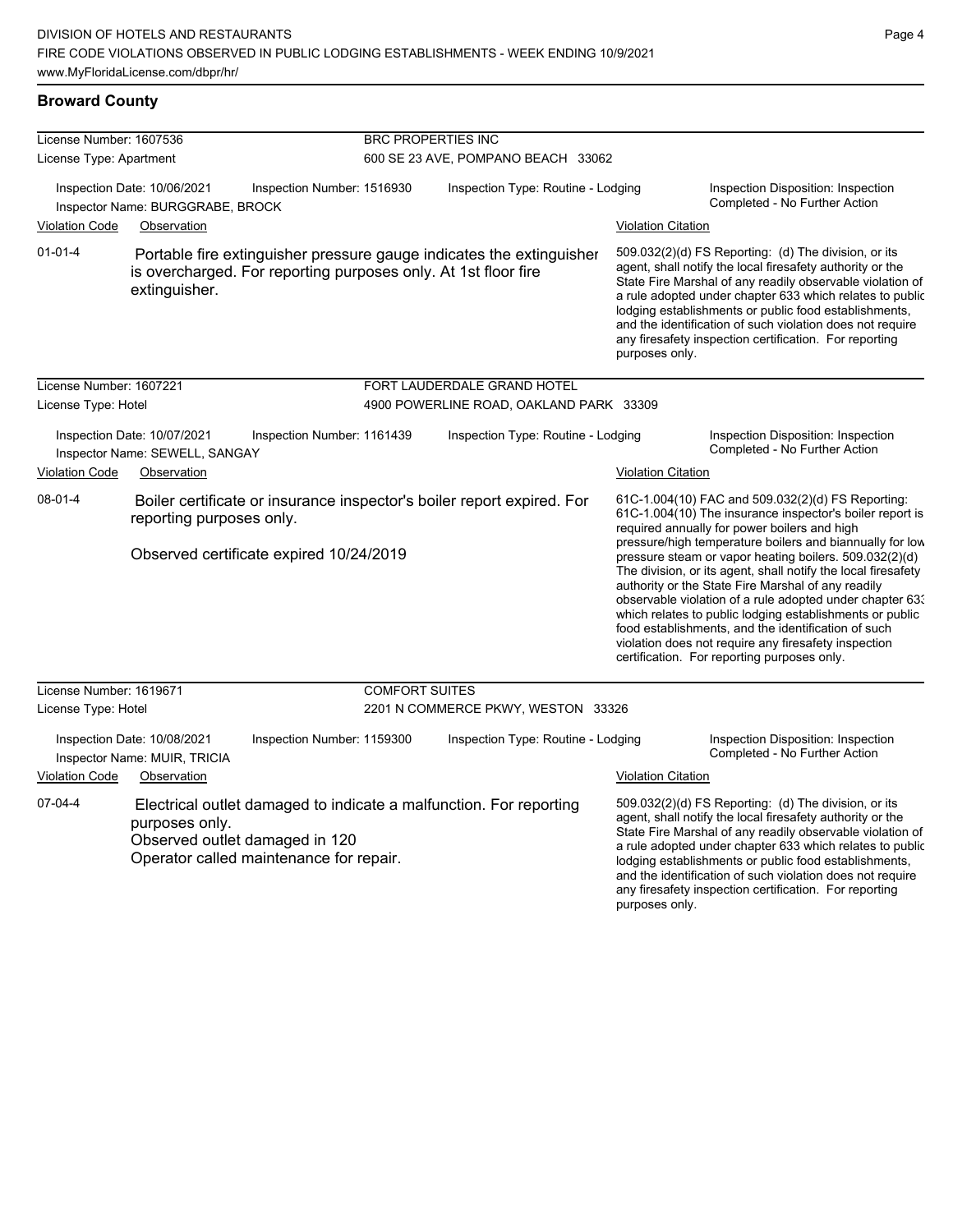# **Broward County**

| License Number: 1611978                                       |                          |                                                                        | DOUBLETREE BY HILTON DEERFIELD BEACH - BOCA RATON                            |                                                                                                                                                                                                                                                                                                                                                                                                                                                                                                                                                                                                                                                                                                  |  |  |
|---------------------------------------------------------------|--------------------------|------------------------------------------------------------------------|------------------------------------------------------------------------------|--------------------------------------------------------------------------------------------------------------------------------------------------------------------------------------------------------------------------------------------------------------------------------------------------------------------------------------------------------------------------------------------------------------------------------------------------------------------------------------------------------------------------------------------------------------------------------------------------------------------------------------------------------------------------------------------------|--|--|
| License Type: Hotel                                           |                          |                                                                        | 100 FAIRWAY DR, DEERFIELD BEACH 33441                                        |                                                                                                                                                                                                                                                                                                                                                                                                                                                                                                                                                                                                                                                                                                  |  |  |
| Inspection Date: 10/08/2021<br>Inspector Name: KHATOON, BEGUM |                          | Inspection Number: 1154053                                             | Inspection Type: Complaint Full<br>Inspection Disposition: Warning<br>Issued |                                                                                                                                                                                                                                                                                                                                                                                                                                                                                                                                                                                                                                                                                                  |  |  |
| <b>Violation Code</b>                                         | Observation              |                                                                        |                                                                              | <b>Violation Citation</b>                                                                                                                                                                                                                                                                                                                                                                                                                                                                                                                                                                                                                                                                        |  |  |
| 08-01-4                                                       | reporting purposes only. | Boiler certificate or insurance inspector's boiler report expired. For |                                                                              | 61C-1.004(10) FAC and 509.032(2)(d) FS Reporting:<br>61C-1.004(10) The insurance inspector's boiler report is<br>required annually for power boilers and high<br>pressure/high temperature boilers and biannually for low<br>pressure steam or vapor heating boilers. 509.032(2)(d)<br>The division, or its agent, shall notify the local firesafety<br>authority or the State Fire Marshal of any readily<br>observable violation of a rule adopted under chapter 633<br>which relates to public lodging establishments or public<br>food establishments, and the identification of such<br>violation does not require any firesafety inspection<br>certification. For reporting purposes only. |  |  |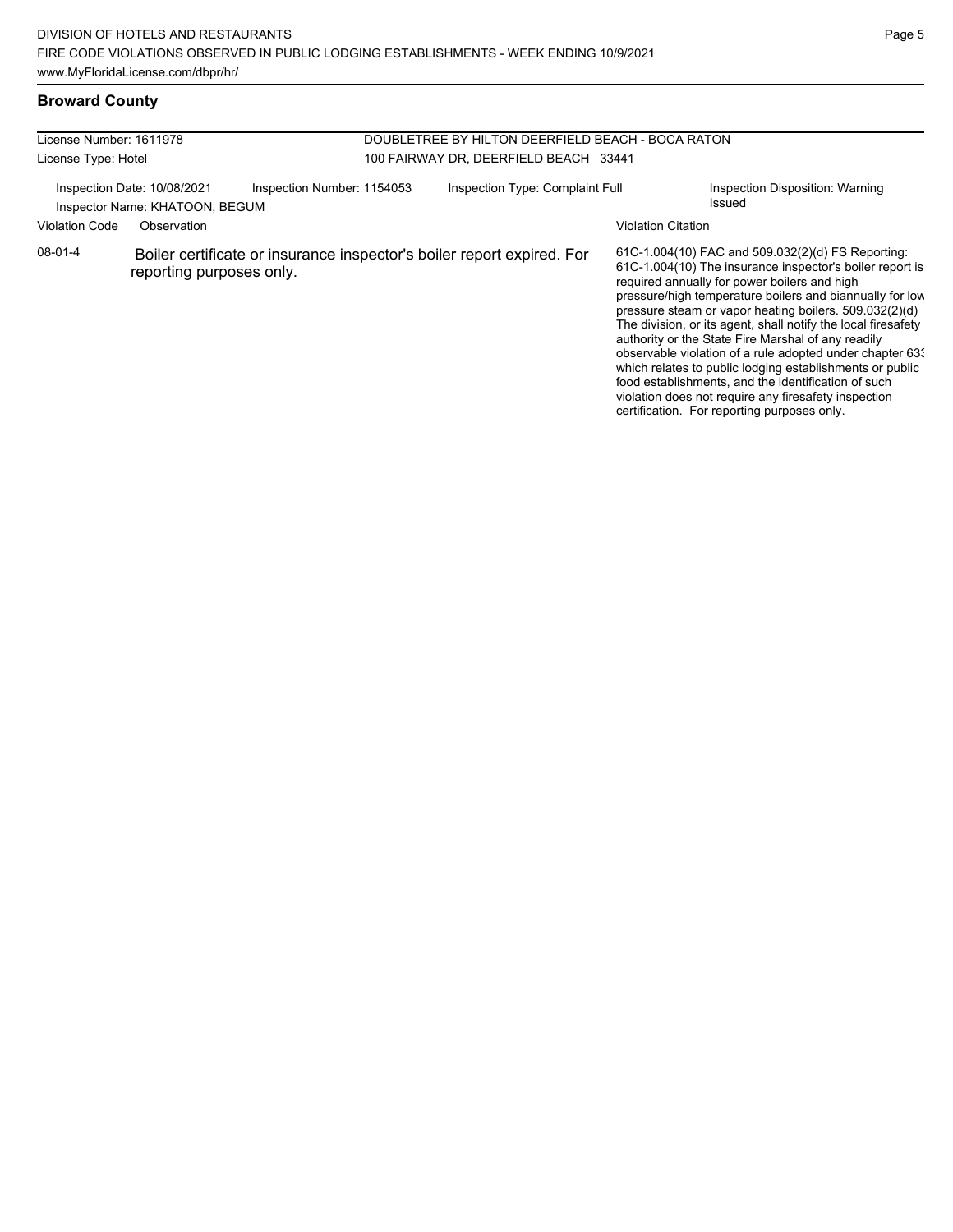# **Dade County**

| License Number: 2325181                            |                                                                                           |                            | 1200 SW 3RD ST., LLC          |                                                                                                                                                                                                                                                                                                                                                                                                                                                                                       |                           |                                                                                                                                                                                                                                                                                                                                                                                                                                                                                                                                                                                                                                                                                                  |  |  |
|----------------------------------------------------|-------------------------------------------------------------------------------------------|----------------------------|-------------------------------|---------------------------------------------------------------------------------------------------------------------------------------------------------------------------------------------------------------------------------------------------------------------------------------------------------------------------------------------------------------------------------------------------------------------------------------------------------------------------------------|---------------------------|--------------------------------------------------------------------------------------------------------------------------------------------------------------------------------------------------------------------------------------------------------------------------------------------------------------------------------------------------------------------------------------------------------------------------------------------------------------------------------------------------------------------------------------------------------------------------------------------------------------------------------------------------------------------------------------------------|--|--|
| License Type: Apartment                            |                                                                                           |                            | 1200 SW 3 ST, HOMESTEAD 33030 |                                                                                                                                                                                                                                                                                                                                                                                                                                                                                       |                           |                                                                                                                                                                                                                                                                                                                                                                                                                                                                                                                                                                                                                                                                                                  |  |  |
|                                                    | Inspection Date: 10/06/2021<br>Inspector Name: LEIDECKER, EDILMA                          | Inspection Number: 1532347 |                               | Inspection Type: Routine - Lodging                                                                                                                                                                                                                                                                                                                                                                                                                                                    |                           | Inspection Disposition: Call Back -<br>Extension given, pending                                                                                                                                                                                                                                                                                                                                                                                                                                                                                                                                                                                                                                  |  |  |
| <b>Violation Code</b>                              | Observation                                                                               |                            |                               |                                                                                                                                                                                                                                                                                                                                                                                                                                                                                       | <b>Violation Citation</b> |                                                                                                                                                                                                                                                                                                                                                                                                                                                                                                                                                                                                                                                                                                  |  |  |
| $01 - 06 - 4$                                      | second floor). ** Time Extended**                                                         |                            |                               | - From initial inspection : Portable fire extinguisher locked in a box<br>with no means of access to the fire extinguisher. For reporting<br>purposes only. Observed at buildings 1241 and 1261(first and<br>second floor). **Repeat Violation** **Warning** - From follow-up<br>inspection 2021-10-06: Portable fire extinguisher locked in a box<br>with no means of access to the fire extinguisher. For reporting<br>purposes only. Observed at buildings 1241 and 1261(first and | purposes only.            | 509.032(2)(d) FS Reporting: (d) The division, or its<br>agent, shall notify the local firesafety authority or the<br>State Fire Marshal of any readily observable violation of<br>a rule adopted under chapter 633 which relates to public<br>lodging establishments or public food establishments,<br>and the identification of such violation does not require<br>any firesafety inspection certification. For reporting                                                                                                                                                                                                                                                                       |  |  |
| License Number: 2330156                            |                                                                                           |                            | X MIAMI                       |                                                                                                                                                                                                                                                                                                                                                                                                                                                                                       |                           |                                                                                                                                                                                                                                                                                                                                                                                                                                                                                                                                                                                                                                                                                                  |  |  |
| License Type: Apartment                            |                                                                                           |                            |                               | 230 NE 4 ST, MIAMI 33132                                                                                                                                                                                                                                                                                                                                                                                                                                                              |                           |                                                                                                                                                                                                                                                                                                                                                                                                                                                                                                                                                                                                                                                                                                  |  |  |
| <b>Violation Code</b>                              | Inspection Date: 10/04/2021<br>Inspector Name: CUDEMOS, VIRNA<br>Observation              | Inspection Number: 1524270 |                               | Inspection Type: Routine - Lodging                                                                                                                                                                                                                                                                                                                                                                                                                                                    | <b>Violation Citation</b> | Inspection Disposition: Call Back -<br>Complied                                                                                                                                                                                                                                                                                                                                                                                                                                                                                                                                                                                                                                                  |  |  |
| $08 - 01 - 4$                                      | boiler report expired. For reporting purposes only. **Repeat<br>Violation**<br>Extended** |                            |                               | - From initial inspection : Boiler certificate or insurance inspector's<br>- From follow-up inspection 2021-10-04: **Time                                                                                                                                                                                                                                                                                                                                                             |                           | 61C-1.004(10) FAC and 509.032(2)(d) FS Reporting:<br>61C-1.004(10) The insurance inspector's boiler report is<br>required annually for power boilers and high<br>pressure/high temperature boilers and biannually for low<br>pressure steam or vapor heating boilers. 509.032(2)(d)<br>The division, or its agent, shall notify the local firesafety<br>authority or the State Fire Marshal of any readily<br>observable violation of a rule adopted under chapter 63.<br>which relates to public lodging establishments or public<br>food establishments, and the identification of such<br>violation does not require any firesafety inspection<br>certification. For reporting purposes only. |  |  |
| License Number: 2330669<br>License Type: Apartment |                                                                                           |                            |                               | 1442 NEW MIAMI COURT LLC<br>1442 NE MIAMI CT, MIAMI 33132                                                                                                                                                                                                                                                                                                                                                                                                                             |                           |                                                                                                                                                                                                                                                                                                                                                                                                                                                                                                                                                                                                                                                                                                  |  |  |
|                                                    | Inspection Date: 10/06/2021<br>Inspector Name: CUDEMOS, VIRNA                             | Inspection Number: 1533074 |                               | Inspection Type: Lodging-Licensing<br>Inspection                                                                                                                                                                                                                                                                                                                                                                                                                                      |                           | Inspection Disposition: Inspection<br>Completed - No Further Action                                                                                                                                                                                                                                                                                                                                                                                                                                                                                                                                                                                                                              |  |  |
| <b>Violation Code</b>                              | Observation                                                                               |                            |                               |                                                                                                                                                                                                                                                                                                                                                                                                                                                                                       | <b>Violation Citation</b> |                                                                                                                                                                                                                                                                                                                                                                                                                                                                                                                                                                                                                                                                                                  |  |  |
| 04-07-4                                            | Trouble/alarm light illuminated on the smoke detector panel                               |                            |                               | connected to the fire alarm system. For reporting purposes only.                                                                                                                                                                                                                                                                                                                                                                                                                      | purposes only.            | 509.032(2)(d) FS Reporting: The division, or its agent,<br>shall notify the local firesafety authority or the State Fire<br>Marshal of any readily observable violation of a rule<br>adopted under chapter 633 which relates to public<br>lodging establishments or public food establishments,<br>and the identification of such violation does not require<br>any firesafety inspection certification. For reporting                                                                                                                                                                                                                                                                           |  |  |
| License Number: 2308798                            |                                                                                           |                            |                               | SUNSHINE INN OF MIAMI LLC                                                                                                                                                                                                                                                                                                                                                                                                                                                             |                           |                                                                                                                                                                                                                                                                                                                                                                                                                                                                                                                                                                                                                                                                                                  |  |  |
| License Type: Motel                                |                                                                                           |                            |                               | 4871 W FLAGLER ST, CORAL GABLES 33134                                                                                                                                                                                                                                                                                                                                                                                                                                                 |                           |                                                                                                                                                                                                                                                                                                                                                                                                                                                                                                                                                                                                                                                                                                  |  |  |
|                                                    | Inspection Date: 10/08/2021<br>Inspector Name: GONZALEZ, ALEJANDRO                        | Inspection Number: 1219172 |                               | Inspection Type: Routine - Lodging                                                                                                                                                                                                                                                                                                                                                                                                                                                    |                           | Inspection Disposition: Inspection<br>Completed - No Further Action                                                                                                                                                                                                                                                                                                                                                                                                                                                                                                                                                                                                                              |  |  |
| <b>Violation Code</b>                              | Observation                                                                               |                            |                               |                                                                                                                                                                                                                                                                                                                                                                                                                                                                                       | <b>Violation Citation</b> |                                                                                                                                                                                                                                                                                                                                                                                                                                                                                                                                                                                                                                                                                                  |  |  |
| $01 - 06 - 4$                                      | to the fire extinguisher. For reporting purposes only.                                    |                            |                               | Portable fire extinguisher locked in a box with no means of access                                                                                                                                                                                                                                                                                                                                                                                                                    | purposes only.            | 509.032(2)(d) FS Reporting: (d) The division, or its<br>agent, shall notify the local firesafety authority or the<br>State Fire Marshal of any readily observable violation of<br>a rule adopted under chapter 633 which relates to public<br>lodging establishments or public food establishments,<br>and the identification of such violation does not require<br>any firesafety inspection certification. For reporting                                                                                                                                                                                                                                                                       |  |  |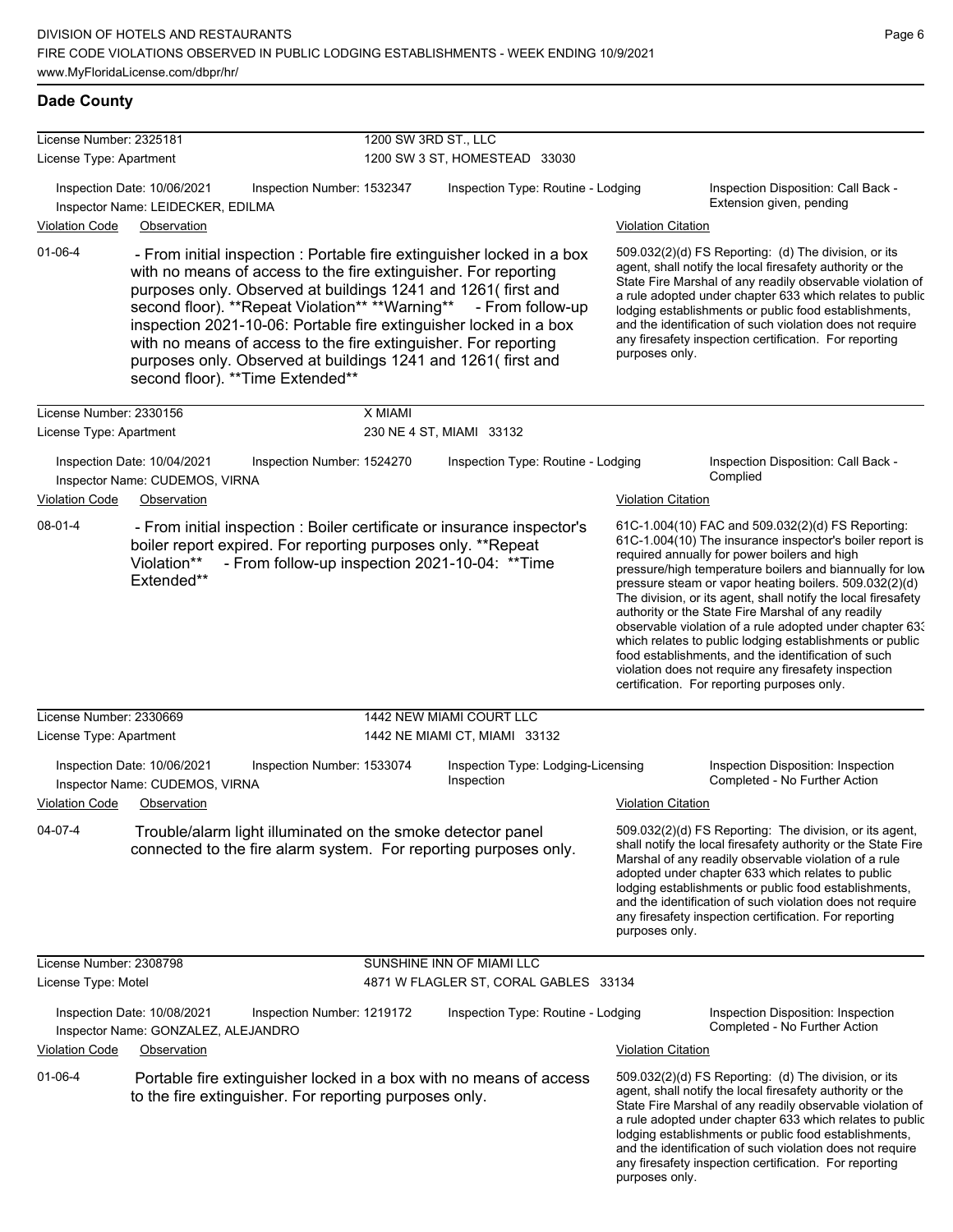# **Dade County**

| License Number: 2327192                                                 |                                                                                                                              | <b>RED SOUTH BEACH</b>     |                                        |                                                                                                                                                                                                                                                                                                                                                                                                                                                                                                                                                                                                                                                                                                  |                                                                                                                                                                                                                                                                                                                                                                                                                                                                                                                                                                                                                                                                                                  |  |
|-------------------------------------------------------------------------|------------------------------------------------------------------------------------------------------------------------------|----------------------------|----------------------------------------|--------------------------------------------------------------------------------------------------------------------------------------------------------------------------------------------------------------------------------------------------------------------------------------------------------------------------------------------------------------------------------------------------------------------------------------------------------------------------------------------------------------------------------------------------------------------------------------------------------------------------------------------------------------------------------------------------|--------------------------------------------------------------------------------------------------------------------------------------------------------------------------------------------------------------------------------------------------------------------------------------------------------------------------------------------------------------------------------------------------------------------------------------------------------------------------------------------------------------------------------------------------------------------------------------------------------------------------------------------------------------------------------------------------|--|
| License Type: Hotel                                                     |                                                                                                                              |                            | 3010 COLLINS AVE, MIAMI BEACH 33140    |                                                                                                                                                                                                                                                                                                                                                                                                                                                                                                                                                                                                                                                                                                  |                                                                                                                                                                                                                                                                                                                                                                                                                                                                                                                                                                                                                                                                                                  |  |
|                                                                         | Inspection Date: 10/04/2021                                                                                                  | Inspection Number: 1162812 | Inspection Type: Complaint Full        |                                                                                                                                                                                                                                                                                                                                                                                                                                                                                                                                                                                                                                                                                                  | Inspection Disposition: Warning<br>Issued                                                                                                                                                                                                                                                                                                                                                                                                                                                                                                                                                                                                                                                        |  |
| Inspector Name: UNZAGA, MILADYS<br><b>Violation Code</b><br>Observation |                                                                                                                              |                            |                                        | <b>Violation Citation</b>                                                                                                                                                                                                                                                                                                                                                                                                                                                                                                                                                                                                                                                                        |                                                                                                                                                                                                                                                                                                                                                                                                                                                                                                                                                                                                                                                                                                  |  |
| $04 - 01 - 4$                                                           | Trouble/alarm light illuminated on the fire alarm control panel. For<br>reporting purposes only.                             |                            |                                        | purposes only.                                                                                                                                                                                                                                                                                                                                                                                                                                                                                                                                                                                                                                                                                   | 509.032(2)(d) FS Reporting: The division, or its agent,<br>shall notify the local firesafety authority or the State Fire<br>Marshal of any readily observable violation of a rule<br>adopted under chapter 633 which relates to public<br>lodging establishments or public food establishments,<br>and the identification of such violation does not require<br>any firesafety inspection certification. For reporting                                                                                                                                                                                                                                                                           |  |
| 08-03-4                                                                 | No boiler certificate or insurance inspector's boiler report available.<br>For reporting purposes only. **Repeat Violation** |                            |                                        | 61C-1.004(10) FAC and 509.032(2)(d) FS Reporting:<br>61C-1.004(10) The insurance inspector's boiler report is<br>required annually for power boilers and high<br>pressure/high temperature boilers and biannually for low<br>pressure steam or vapor heating boilers. 509.032(2)(d)<br>The division, or its agent, shall notify the local firesafety<br>authority or the State Fire Marshal of any readily<br>observable violation of a rule adopted under chapter 63.<br>which relates to public lodging establishments or public<br>food establishments, and the identification of such<br>violation does not require any firesafety inspection<br>certification. For reporting purposes only. |                                                                                                                                                                                                                                                                                                                                                                                                                                                                                                                                                                                                                                                                                                  |  |
| License Number: 2329307                                                 |                                                                                                                              |                            | AC HOTEL MIAMI BEACH                   |                                                                                                                                                                                                                                                                                                                                                                                                                                                                                                                                                                                                                                                                                                  |                                                                                                                                                                                                                                                                                                                                                                                                                                                                                                                                                                                                                                                                                                  |  |
| License Type: Hotel                                                     |                                                                                                                              |                            | 2912 COLLINS AVE, MIAMI BEACH 33140    |                                                                                                                                                                                                                                                                                                                                                                                                                                                                                                                                                                                                                                                                                                  |                                                                                                                                                                                                                                                                                                                                                                                                                                                                                                                                                                                                                                                                                                  |  |
|                                                                         | Inspection Date: 10/04/2021<br>Inspector Name: UNZAGA, MILADYS                                                               | Inspection Number: 1159921 | Inspection Type: Routine - Lodging     |                                                                                                                                                                                                                                                                                                                                                                                                                                                                                                                                                                                                                                                                                                  | Inspection Disposition: Inspection<br>Completed - No Further Action                                                                                                                                                                                                                                                                                                                                                                                                                                                                                                                                                                                                                              |  |
| <b>Violation Code</b>                                                   | Observation                                                                                                                  |                            |                                        | <b>Violation Citation</b>                                                                                                                                                                                                                                                                                                                                                                                                                                                                                                                                                                                                                                                                        |                                                                                                                                                                                                                                                                                                                                                                                                                                                                                                                                                                                                                                                                                                  |  |
| 08-03-4                                                                 | No boiler certificate or insurance inspector's boiler report available.<br>For reporting purposes only. **Repeat Violation** |                            |                                        |                                                                                                                                                                                                                                                                                                                                                                                                                                                                                                                                                                                                                                                                                                  | 61C-1.004(10) FAC and 509.032(2)(d) FS Reporting:<br>61C-1.004(10) The insurance inspector's boiler report is<br>required annually for power boilers and high<br>pressure/high temperature boilers and biannually for low<br>pressure steam or vapor heating boilers. 509.032(2)(d)<br>The division, or its agent, shall notify the local firesafety<br>authority or the State Fire Marshal of any readily<br>observable violation of a rule adopted under chapter 63.<br>which relates to public lodging establishments or public<br>food establishments, and the identification of such<br>violation does not require any firesafety inspection<br>certification. For reporting purposes only. |  |
| License Number: 2329398                                                 |                                                                                                                              | <b>GENERATOR</b>           |                                        |                                                                                                                                                                                                                                                                                                                                                                                                                                                                                                                                                                                                                                                                                                  |                                                                                                                                                                                                                                                                                                                                                                                                                                                                                                                                                                                                                                                                                                  |  |
| License Type: Hotel                                                     |                                                                                                                              |                            | 3120 COLLINS AVENUE, MIAMI BEACH 33140 |                                                                                                                                                                                                                                                                                                                                                                                                                                                                                                                                                                                                                                                                                                  |                                                                                                                                                                                                                                                                                                                                                                                                                                                                                                                                                                                                                                                                                                  |  |
|                                                                         | Inspection Date: 10/06/2021<br>Inspector Name: UNZAGA, MILADYS                                                               | Inspection Number: 1161384 | Inspection Type: Routine - Lodging     |                                                                                                                                                                                                                                                                                                                                                                                                                                                                                                                                                                                                                                                                                                  | Inspection Disposition: Warning<br>Issued                                                                                                                                                                                                                                                                                                                                                                                                                                                                                                                                                                                                                                                        |  |
| <b>Violation Code</b>                                                   | Observation                                                                                                                  |                            |                                        | <b>Violation Citation</b>                                                                                                                                                                                                                                                                                                                                                                                                                                                                                                                                                                                                                                                                        |                                                                                                                                                                                                                                                                                                                                                                                                                                                                                                                                                                                                                                                                                                  |  |
| 08-04-4                                                                 | Boiler certificate not posted in the boiler room. For reporting<br>purposes only.                                            |                            |                                        |                                                                                                                                                                                                                                                                                                                                                                                                                                                                                                                                                                                                                                                                                                  | 61C-1.004(10) FAC and 509.032(2)(d) FS Reporting:<br>61C-1.004(10) The insurance inspector's boiler report<br>shall be posted in the boiler room. 509.032(2)(d) The<br>division, or its agent, shall notify the local firesafety<br>authority or the State Fire Marshal of any readily<br>observable violation of a rule adopted under chapter 633<br>which relates to public lodging establishments or public<br>food establishments, and the identification of such<br>violation does not require any firesafety inspection<br>certification. For reporting purposes only.                                                                                                                     |  |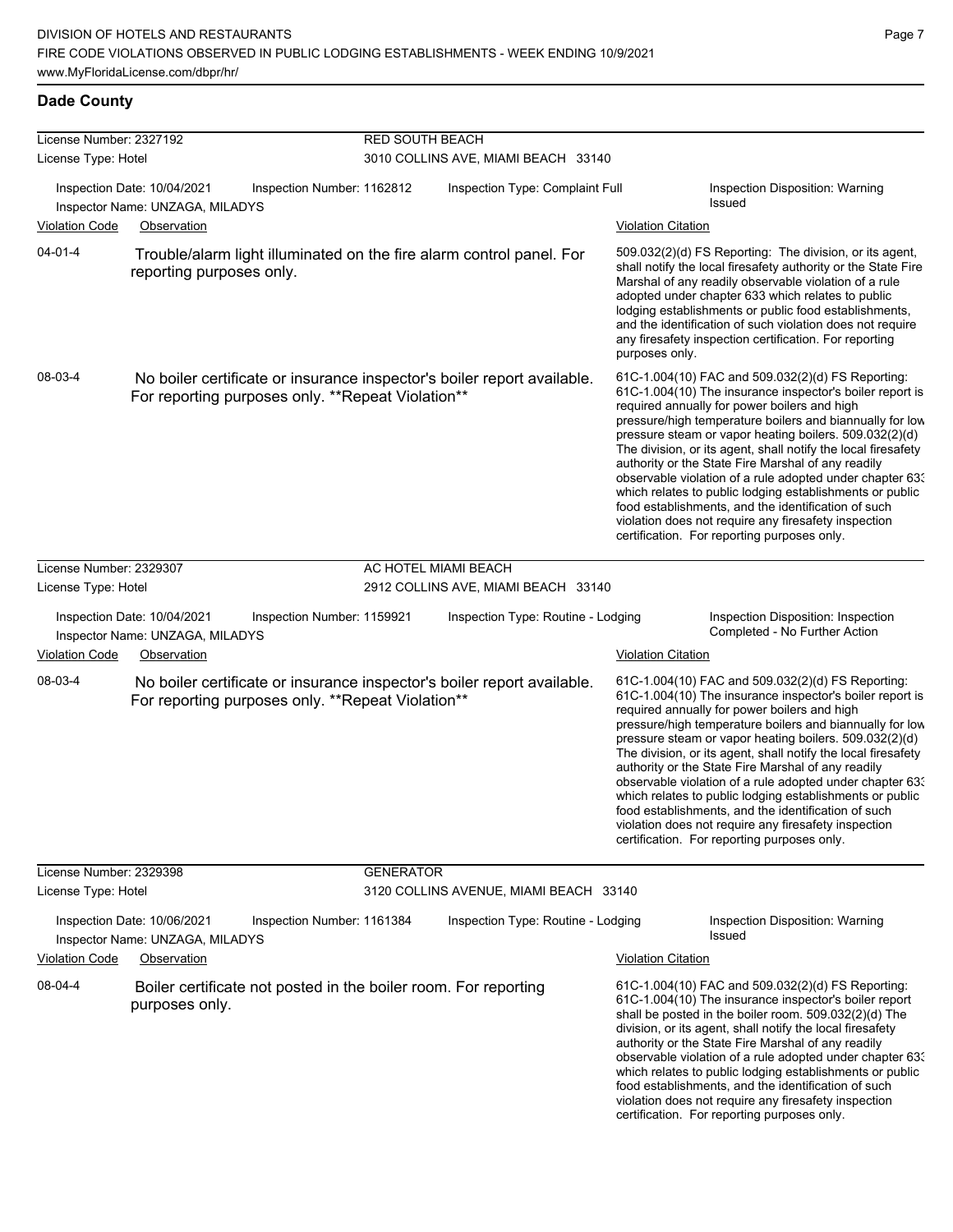#### **Dade County**

| License Number: 2329482                                                                      |                                                                                                                                                                                                                                                 |                            | <b>CASTLE BEACH HOTEL</b>                      |                           |                                                                                                                                                                                                                                                                                                                                                                                                                            |
|----------------------------------------------------------------------------------------------|-------------------------------------------------------------------------------------------------------------------------------------------------------------------------------------------------------------------------------------------------|----------------------------|------------------------------------------------|---------------------------|----------------------------------------------------------------------------------------------------------------------------------------------------------------------------------------------------------------------------------------------------------------------------------------------------------------------------------------------------------------------------------------------------------------------------|
| License Type: Hotel                                                                          |                                                                                                                                                                                                                                                 |                            | 5445 COLLINS AVE CU 4, MIAMI BEACH 33140       |                           |                                                                                                                                                                                                                                                                                                                                                                                                                            |
| Inspection Date: 10/06/2021<br>Inspection Number: 1161657<br>Inspector Name: UNZAGA, MILADYS |                                                                                                                                                                                                                                                 |                            | Inspection Type: Routine - Lodging             |                           | Inspection Disposition: Warning<br><b>Issued</b>                                                                                                                                                                                                                                                                                                                                                                           |
| <b>Violation Code</b>                                                                        | Observation                                                                                                                                                                                                                                     |                            |                                                | <b>Violation Citation</b> |                                                                                                                                                                                                                                                                                                                                                                                                                            |
| $04 - 01 - 4$                                                                                | Trouble/alarm light illuminated on the fire alarm control panel. For<br>reporting purposes only.                                                                                                                                                |                            |                                                | purposes only.            | 509.032(2)(d) FS Reporting: The division, or its agent,<br>shall notify the local firesafety authority or the State Fire<br>Marshal of any readily observable violation of a rule<br>adopted under chapter 633 which relates to public<br>lodging establishments or public food establishments,<br>and the identification of such violation does not require<br>any firesafety inspection certification. For reporting     |
| License Number: 2329220                                                                      |                                                                                                                                                                                                                                                 | THE LANDON                 |                                                |                           |                                                                                                                                                                                                                                                                                                                                                                                                                            |
| License Type: Hotel                                                                          |                                                                                                                                                                                                                                                 |                            | 9660 E BAY HARBOR DR, BAY HARBOR ISLANDS 33154 |                           |                                                                                                                                                                                                                                                                                                                                                                                                                            |
|                                                                                              | Inspection Date: 10/06/2021<br>Inspection Number: 1160436<br>Inspector Name: PRIETO, VICENTE                                                                                                                                                    |                            | Inspection Type: Routine - Lodging             |                           | Inspection Disposition: Inspection<br>Completed - No Further Action                                                                                                                                                                                                                                                                                                                                                        |
| <b>Violation Code</b>                                                                        | Observation                                                                                                                                                                                                                                     |                            |                                                | <b>Violation Citation</b> |                                                                                                                                                                                                                                                                                                                                                                                                                            |
| $04 - 01 - 4$                                                                                | Trouble/alarm light illuminated on the fire alarm control panel. For<br>reporting purposes only.                                                                                                                                                |                            |                                                | purposes only.            | 509.032(2)(d) FS Reporting: The division, or its agent,<br>shall notify the local firesafety authority or the State Fire<br>Marshal of any readily observable violation of a rule<br>adopted under chapter 633 which relates to public<br>lodging establishments or public food establishments,<br>and the identification of such violation does not require<br>any firesafety inspection certification. For reporting     |
| License Number: 2319158                                                                      |                                                                                                                                                                                                                                                 | LA QUINTA INN 667          |                                                |                           |                                                                                                                                                                                                                                                                                                                                                                                                                            |
| License Type: Motel                                                                          |                                                                                                                                                                                                                                                 |                            | 7401 NW 36 ST, MIAMI 33166                     |                           |                                                                                                                                                                                                                                                                                                                                                                                                                            |
|                                                                                              | Inspection Date: 10/06/2021<br>Inspector Name: GONZALEZ, ERIK                                                                                                                                                                                   | Inspection Number: 1217545 | Inspection Type: Routine - Lodging             |                           | Inspection Disposition: Inspection<br>Completed - No Further Action                                                                                                                                                                                                                                                                                                                                                        |
| <b>Violation Code</b>                                                                        | Observation                                                                                                                                                                                                                                     |                            |                                                | <b>Violation Citation</b> |                                                                                                                                                                                                                                                                                                                                                                                                                            |
| $01 - 01 - 4$                                                                                | Portable fire extinguisher pressure gauge indicates the extinguisher<br>is overcharged. For reporting purposes only. Observed extinguisher<br>in recharge zone located between rooms 307 and 309. **Repeat<br>Violation**                       |                            |                                                | purposes only.            | 509.032(2)(d) FS Reporting: (d) The division, or its<br>agent, shall notify the local firesafety authority or the<br>State Fire Marshal of any readily observable violation of<br>a rule adopted under chapter 633 which relates to public<br>lodging establishments or public food establishments,<br>and the identification of such violation does not require<br>any firesafety inspection certification. For reporting |
| 01-06-4                                                                                      | Portable fire extinguisher locked in a box with no means of access<br>to the fire extinguisher. For reporting purposes only. Observed fire<br>extinguishers with no braking device located between rooms 329<br>and 331, and rooms 339 and 341. |                            |                                                | purposes only.            | 509.032(2)(d) FS Reporting: (d) The division, or its<br>agent, shall notify the local firesafety authority or the<br>State Fire Marshal of any readily observable violation of<br>a rule adopted under chapter 633 which relates to public<br>lodging establishments or public food establishments,<br>and the identification of such violation does not require<br>any firesafety inspection certification. For reporting |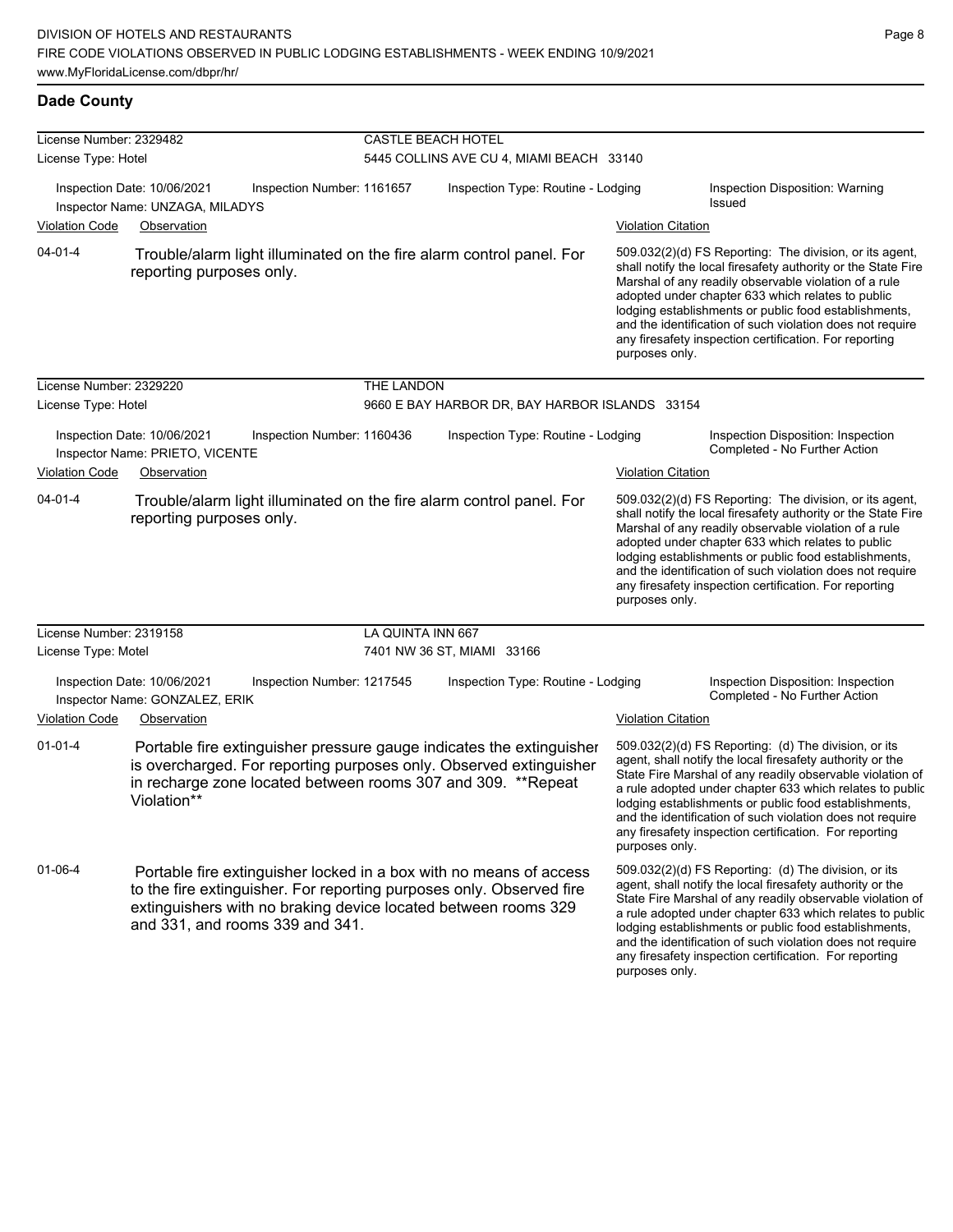| License Number: 2307288 |                                                                                                                                                                                                                                  |                          | <b>MIAMI SPRINGS INN</b>            |                           |                                                                                                                                                                                                                                                                                                                                                                                                                            |  |  |
|-------------------------|----------------------------------------------------------------------------------------------------------------------------------------------------------------------------------------------------------------------------------|--------------------------|-------------------------------------|---------------------------|----------------------------------------------------------------------------------------------------------------------------------------------------------------------------------------------------------------------------------------------------------------------------------------------------------------------------------------------------------------------------------------------------------------------------|--|--|
| License Type: Motel     |                                                                                                                                                                                                                                  |                          | 661 EAST DRIVE, MIAMI SPRINGS 33166 |                           |                                                                                                                                                                                                                                                                                                                                                                                                                            |  |  |
|                         | Inspection Date: 10/08/2021<br>Inspection Number: 1218818<br>Inspector Name: GONZALEZ, ERIK                                                                                                                                      |                          | Inspection Type: Routine - Lodging  |                           | Inspection Disposition: Inspection<br>Completed - No Further Action                                                                                                                                                                                                                                                                                                                                                        |  |  |
| <b>Violation Code</b>   | Observation                                                                                                                                                                                                                      |                          |                                     | <b>Violation Citation</b> |                                                                                                                                                                                                                                                                                                                                                                                                                            |  |  |
| $01 - 06 - 4$           | Portable fire extinguisher locked in a box with no means of access<br>to the fire extinguisher. For reporting purposes only. Observed<br>extinguisher with no braking device located between rooms 107 and<br>108.               |                          |                                     | purposes only.            | 509.032(2)(d) FS Reporting: (d) The division, or its<br>agent, shall notify the local firesafety authority or the<br>State Fire Marshal of any readily observable violation of<br>a rule adopted under chapter 633 which relates to public<br>lodging establishments or public food establishments,<br>and the identification of such violation does not require<br>any firesafety inspection certification. For reporting |  |  |
| License Number: 2319611 |                                                                                                                                                                                                                                  | <b>MIAMI SPRINGS INN</b> |                                     |                           |                                                                                                                                                                                                                                                                                                                                                                                                                            |  |  |
| License Type: Motel     |                                                                                                                                                                                                                                  |                          | 4585 NW 36 ST, MIAMI SPRINGS 33166  |                           |                                                                                                                                                                                                                                                                                                                                                                                                                            |  |  |
|                         | Inspection Date: 10/08/2021<br>Inspection Number: 1217594<br>Inspector Name: GONZALEZ, ERIK                                                                                                                                      |                          | Inspection Type: Routine - Lodging  |                           | Inspection Disposition: Inspection<br>Completed - No Further Action                                                                                                                                                                                                                                                                                                                                                        |  |  |
| <b>Violation Code</b>   | Observation                                                                                                                                                                                                                      |                          |                                     | <b>Violation Citation</b> |                                                                                                                                                                                                                                                                                                                                                                                                                            |  |  |
| $01 - 06 - 4$           | Portable fire extinguisher locked in a box with no means of access<br>to the fire extinguisher. For reporting purposes only. Observed<br>extinguishers with no braking device located between rooms 204<br>and 205, 218 and 219. |                          |                                     | purposes only.            | 509.032(2)(d) FS Reporting: (d) The division, or its<br>agent, shall notify the local firesafety authority or the<br>State Fire Marshal of any readily observable violation of<br>a rule adopted under chapter 633 which relates to public<br>lodging establishments or public food establishments,<br>and the identification of such violation does not require<br>any firesafety inspection certification. For reporting |  |  |
| License Number: 2329376 |                                                                                                                                                                                                                                  |                          | WOODSPRING SUITES MIAMI SOUTHWEST   |                           |                                                                                                                                                                                                                                                                                                                                                                                                                            |  |  |
| License Type: Hotel     |                                                                                                                                                                                                                                  |                          | 16055 SW 117 AVE, MIAMI 33177       |                           |                                                                                                                                                                                                                                                                                                                                                                                                                            |  |  |
|                         | Inspection Date: 10/07/2021<br>Inspection Number: 1160859<br>Inspector Name: LODENQUAI, BARRINGTON                                                                                                                               |                          | Inspection Type: Routine - Lodging  |                           | Inspection Disposition: Inspection<br>Completed - No Further Action                                                                                                                                                                                                                                                                                                                                                        |  |  |
| <b>Violation Code</b>   | Observation                                                                                                                                                                                                                      |                          |                                     | <b>Violation Citation</b> |                                                                                                                                                                                                                                                                                                                                                                                                                            |  |  |
| $04 - 01 - 4$           | Trouble/alarm light illuminated on the fire alarm control panel. For<br>reporting purposes only.<br>Observed trouble lights illuminated on fire panel located at the front<br>desk. **Repeat Violation**                         |                          |                                     |                           | 509.032(2)(d) FS Reporting: The division, or its agent,<br>shall notify the local firesafety authority or the State Fire<br>Marshal of any readily observable violation of a rule<br>adopted under chapter 633 which relates to public<br>lodging establishments or public food establishments,                                                                                                                            |  |  |

and the identification of such violation does not require any firesafety inspection certification. For reporting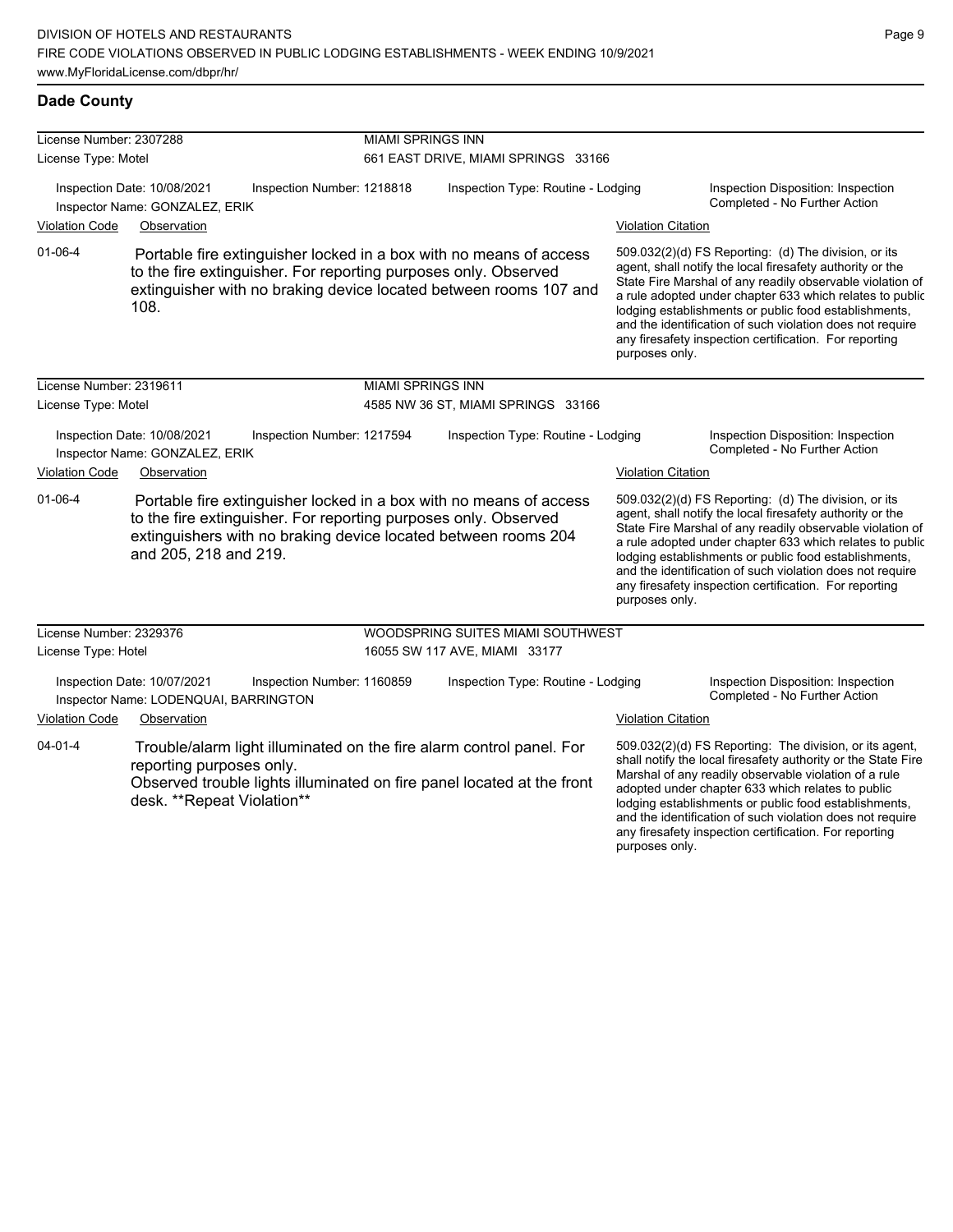# **Duval County**

| License Number: 2600150<br>License Type: Apartment              |             | <b>BEACHWOOD APTS</b>                                                                                                                                                                                                                                      | 2931 BEACHWOOD BLVD, JACKSONVILLE 32246 |                           |                                                                                                                                                                                                                                                                                                                                                                                                                            |
|-----------------------------------------------------------------|-------------|------------------------------------------------------------------------------------------------------------------------------------------------------------------------------------------------------------------------------------------------------------|-----------------------------------------|---------------------------|----------------------------------------------------------------------------------------------------------------------------------------------------------------------------------------------------------------------------------------------------------------------------------------------------------------------------------------------------------------------------------------------------------------------------|
| Inspection Date: 10/07/2021<br>Inspector Name: FICHTER, GARRICK |             | Inspection Number: 1530217                                                                                                                                                                                                                                 | Inspection Type: Routine - Lodging      |                           | Inspection Disposition: Warning<br>Issued                                                                                                                                                                                                                                                                                                                                                                                  |
| <b>Violation Code</b>                                           | Observation |                                                                                                                                                                                                                                                            |                                         | <b>Violation Citation</b> |                                                                                                                                                                                                                                                                                                                                                                                                                            |
| 02-04-4                                                         | On-Site**   | Propane (LP gas) tank having a water capacity greater than 2.7 lbs.<br>stored inside the building. For reporting purposes only.<br>15 lbs propane tank stored under stairwell outside unit C115.<br>Manager removed propane tank from property **Corrected |                                         | purposes only.            | 509.032(2)(d) FS Reporting: (d) The division, or its<br>agent, shall notify the local firesafety authority or the<br>State Fire Marshal of any readily observable violation of<br>a rule adopted under chapter 633 which relates to public<br>lodging establishments or public food establishments,<br>and the identification of such violation does not require<br>any firesafety inspection certification. For reporting |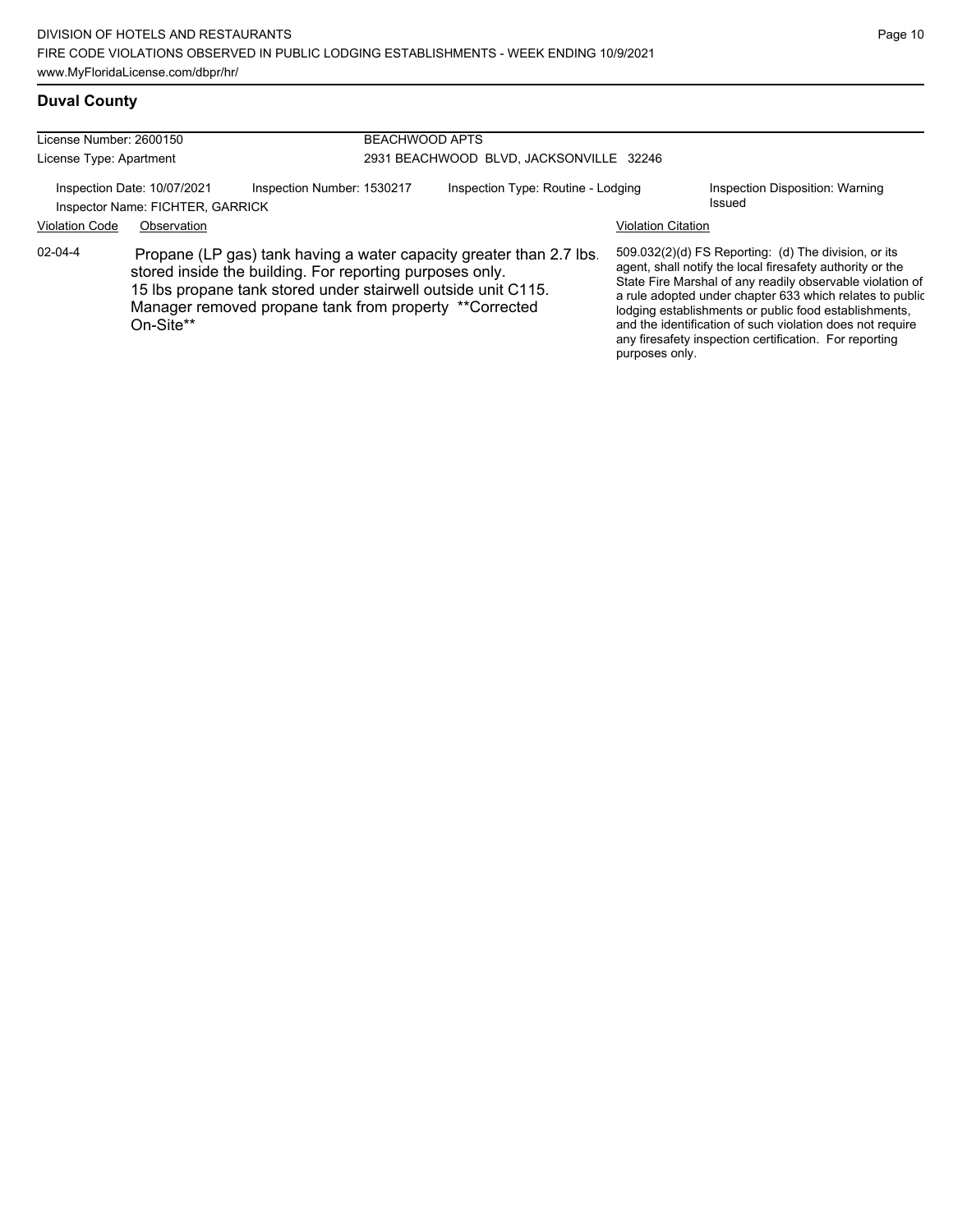| License Number: 2700272 |                                                                 | <b>MAYFAIR MOTEL</b>                                                                                                            |                                    |                           |                                                                                                                                                                                                                                                                                                                                                                                                                        |  |  |
|-------------------------|-----------------------------------------------------------------|---------------------------------------------------------------------------------------------------------------------------------|------------------------------------|---------------------------|------------------------------------------------------------------------------------------------------------------------------------------------------------------------------------------------------------------------------------------------------------------------------------------------------------------------------------------------------------------------------------------------------------------------|--|--|
| License Type: Motel     |                                                                 |                                                                                                                                 | 4540 MOBILE HWY, PENSACOLA 32506   |                           |                                                                                                                                                                                                                                                                                                                                                                                                                        |  |  |
|                         | Inspection Date: 10/08/2021<br>Inspector Name: GARDNER, GREGORY | Inspection Number: 1217842                                                                                                      | Inspection Type: Routine - Lodging |                           | Inspection Disposition: Warning<br>Issued                                                                                                                                                                                                                                                                                                                                                                              |  |  |
| <b>Violation Code</b>   | Observation                                                     |                                                                                                                                 |                                    | <b>Violation Citation</b> |                                                                                                                                                                                                                                                                                                                                                                                                                        |  |  |
| 06-03-4                 | Violation**                                                     | Marked exit is inaccessible. All guest rooms rear windows in motel<br>complex boarded up. For reporting purposes only. **Repeat |                                    | purposes only.            | 509.032(2)(d) FS Reporting: The division, or its agent,<br>shall notify the local firesafety authority or the State Fire<br>Marshal of any readily observable violation of a rule<br>adopted under chapter 633 which relates to public<br>lodging establishments or public food establishments,<br>and the identification of such violation does not require<br>any firesafety inspection certification. For reporting |  |  |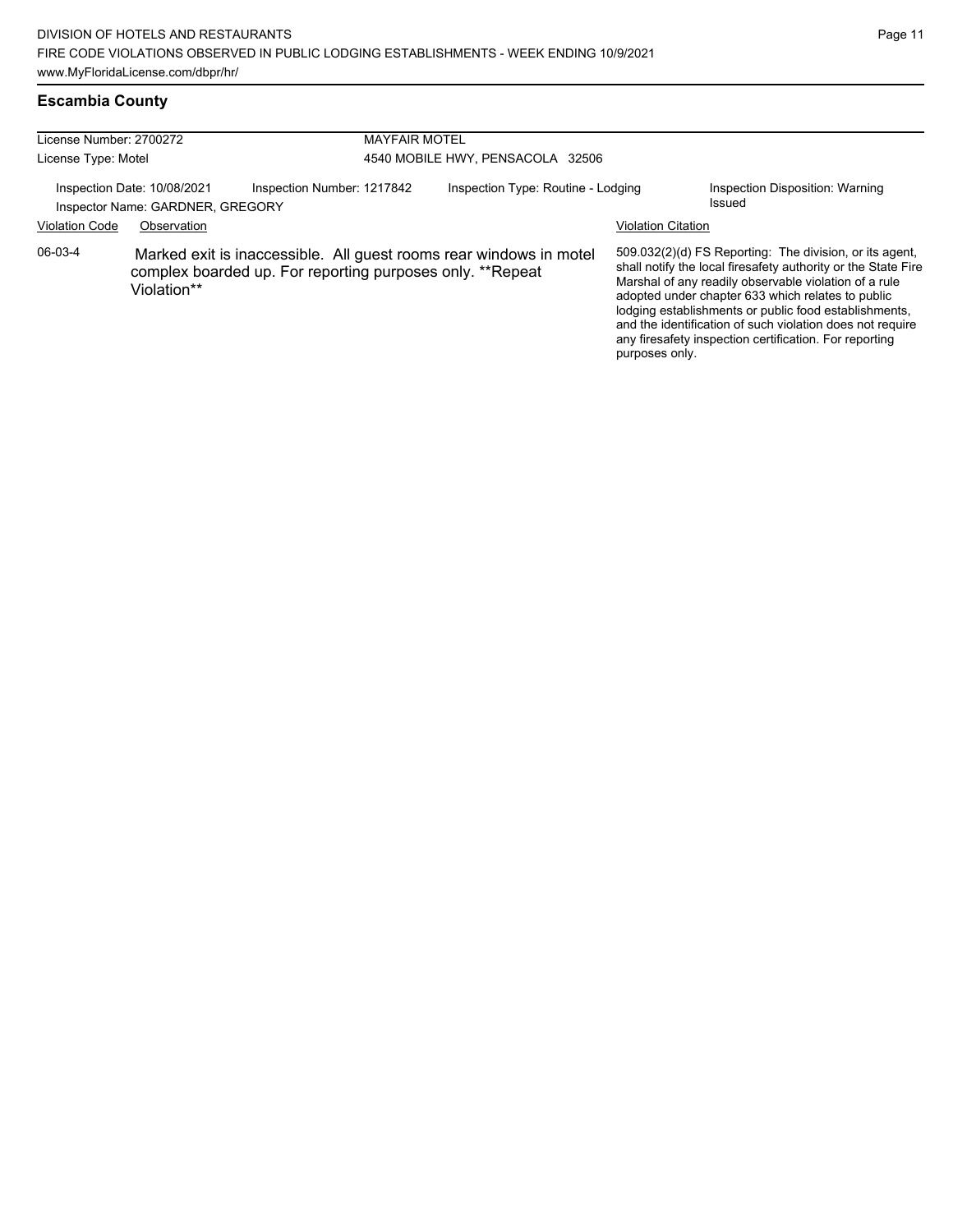| License Number: 3911404 |                                                             |                            | <b>EXTENDED STAY AMERICA</b>                                         |                           |                                                                                                                                                                                                                                                                                                                                                                                                                        |
|-------------------------|-------------------------------------------------------------|----------------------------|----------------------------------------------------------------------|---------------------------|------------------------------------------------------------------------------------------------------------------------------------------------------------------------------------------------------------------------------------------------------------------------------------------------------------------------------------------------------------------------------------------------------------------------|
| License Type: Hotel     |                                                             |                            | 5401 BEAUMONT CTR BLVD E, TAMPA 33634                                |                           |                                                                                                                                                                                                                                                                                                                                                                                                                        |
|                         | Inspection Date: 10/06/2021<br>Inspector Name: ZHANG, JACKY | Inspection Number: 1161021 | Inspection Type: Routine - Lodging                                   |                           | Inspection Disposition: Inspection<br>Completed - No Further Action                                                                                                                                                                                                                                                                                                                                                    |
| <b>Violation Code</b>   | Observation                                                 |                            |                                                                      | <b>Violation Citation</b> |                                                                                                                                                                                                                                                                                                                                                                                                                        |
| $04 - 01 - 4$           | reporting purposes only.                                    |                            | Trouble/alarm light illuminated on the fire alarm control panel. For | purposes only.            | 509.032(2)(d) FS Reporting: The division, or its agent,<br>shall notify the local firesafety authority or the State Fire<br>Marshal of any readily observable violation of a rule<br>adopted under chapter 633 which relates to public<br>lodging establishments or public food establishments,<br>and the identification of such violation does not require<br>any firesafety inspection certification. For reporting |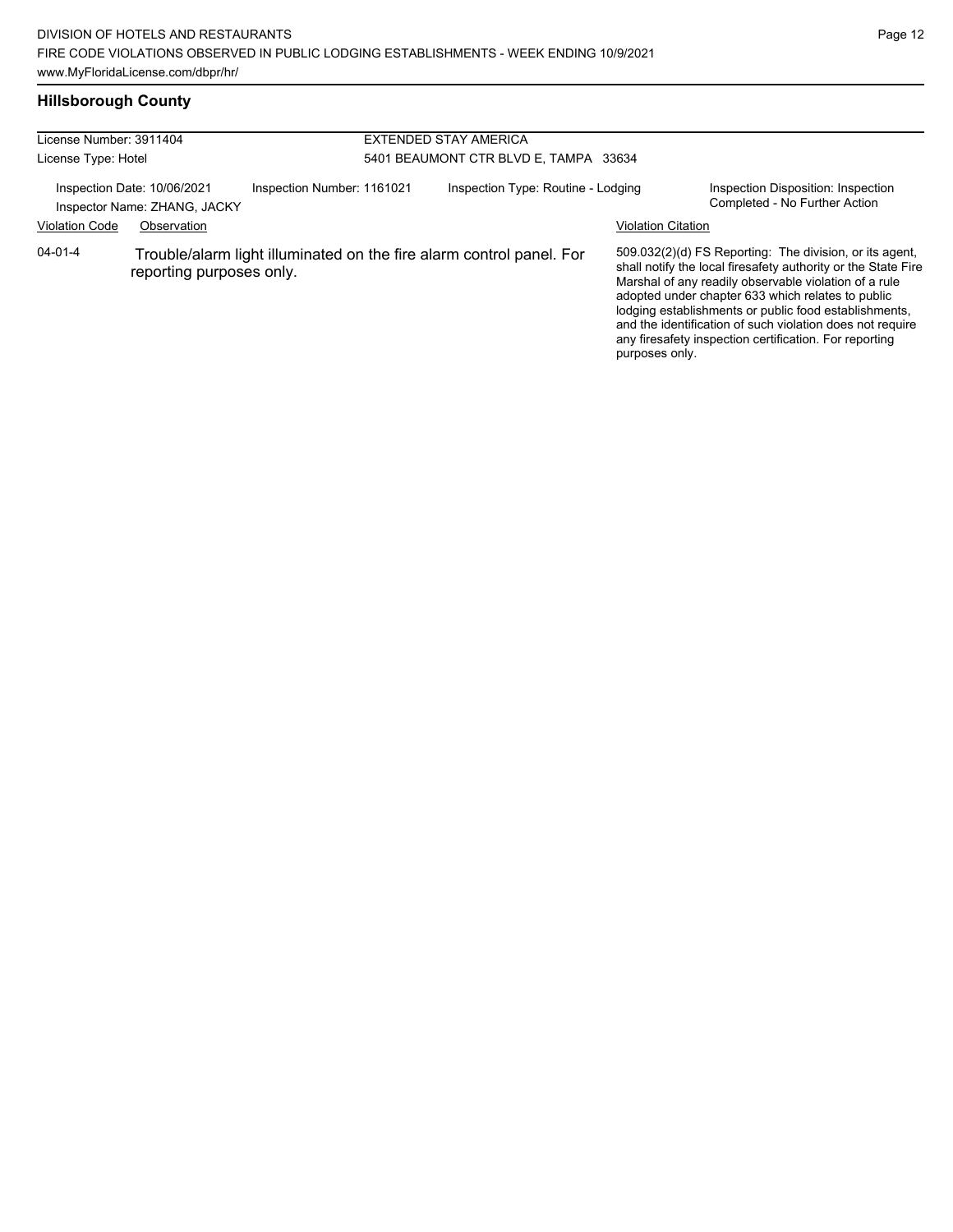and the identification of such violation does not require any firesafety inspection certification. For reporting

purposes only.

#### **Lee County**

| License Number: 4601286 |                                                              |                                                   | <b>BRAMAN TERRACE APTS</b> |                                                                                                                                                |                           |                                                                                                                                                                                                                                                                                                     |
|-------------------------|--------------------------------------------------------------|---------------------------------------------------|----------------------------|------------------------------------------------------------------------------------------------------------------------------------------------|---------------------------|-----------------------------------------------------------------------------------------------------------------------------------------------------------------------------------------------------------------------------------------------------------------------------------------------------|
| License Type: Apartment |                                                              | 2055 BRAMAN AVE, FORT MYERS 33901                 |                            |                                                                                                                                                |                           |                                                                                                                                                                                                                                                                                                     |
|                         | Inspection Date: 10/07/2021<br>Inspector Name: WALTER, KAYLA | Inspection Number: 1527228                        |                            | Inspection Type: Routine - Lodging                                                                                                             |                           | Inspection Disposition: Inspection<br>Completed - No Further Action                                                                                                                                                                                                                                 |
| <b>Violation Code</b>   | Observation                                                  |                                                   |                            |                                                                                                                                                | <b>Violation Citation</b> |                                                                                                                                                                                                                                                                                                     |
| $01 - 01 - 4$           |                                                              | extinguisher closest to unit 1 in overcharge one. |                            | Portable fire extinguisher pressure gauge indicates the extinguisher<br>is overcharged. For reporting purposes only. Observed first floor fire |                           | 509.032(2)(d) FS Reporting: (d) The division, or its<br>agent, shall notify the local firesafety authority or the<br>State Fire Marshal of any readily observable violation of<br>a rule adopted under chapter 633 which relates to public<br>lodging establishments or public food establishments, |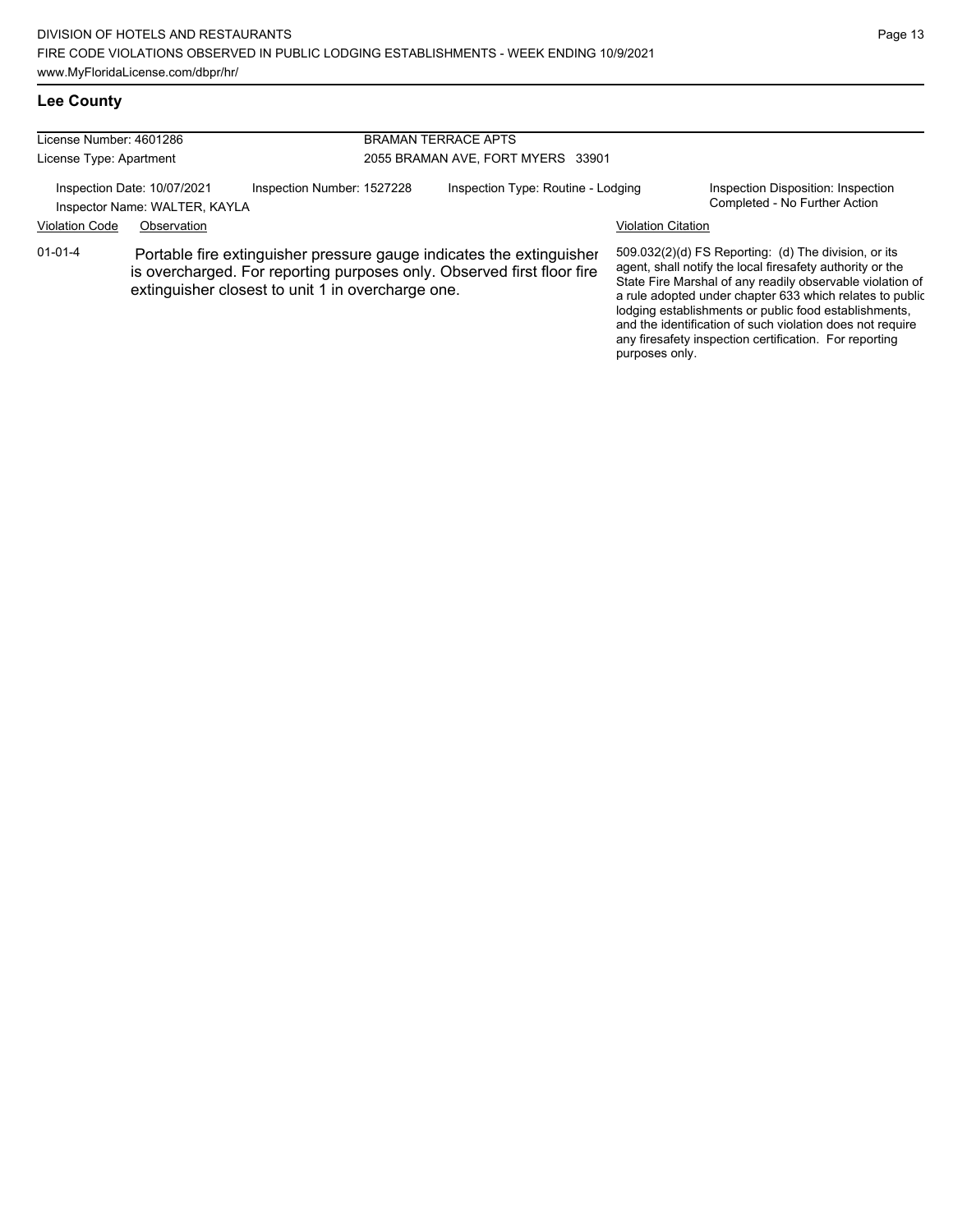### **Levy County**

| License Number: 4800428 |                                                                |                                                                                                                                | <b>BRONSON COUNTRY INN</b>        |                                    |  |                           |                                                                                                                                                                                                                                                                                     |
|-------------------------|----------------------------------------------------------------|--------------------------------------------------------------------------------------------------------------------------------|-----------------------------------|------------------------------------|--|---------------------------|-------------------------------------------------------------------------------------------------------------------------------------------------------------------------------------------------------------------------------------------------------------------------------------|
| License Type: Motel     |                                                                |                                                                                                                                | 315 N HATHAWAY AVE, BRONSON 32621 |                                    |  |                           |                                                                                                                                                                                                                                                                                     |
|                         | Inspection Date: 10/04/2021<br>Inspector Name: TORRES, WILLIAM | Inspection Number: 1217756                                                                                                     |                                   | Inspection Type: Routine - Lodging |  |                           | Inspection Disposition: Inspection<br>Completed - No Further Action                                                                                                                                                                                                                 |
| <b>Violation Code</b>   | Observation                                                    |                                                                                                                                |                                   |                                    |  | <b>Violation Citation</b> |                                                                                                                                                                                                                                                                                     |
| 04-02-4                 | purposes only.                                                 | No smoke detector provided in guest room/unit. For reporting<br>Observe no smoke detector in guest room two or in guestroom 12 |                                   |                                    |  |                           | 509.215(1) and (2) and 509.032(2)(d) FS Reporting:<br>509.215(1) Each quest room shall be equipped with an<br>approved listed single-station smoke detector meeting<br>the minimum requirements of NFPA-74 Standards for<br>the Installation, Maintenance and Use of Household Fire |

Warning Equipment. (2) The building has smoke detectors in each guest room individually annunciating to a panel at a supervised location. 509.032(2)(d) The division, or its agent, shall notify the local firesafety authority or the State Fire Marshal of any readily observable violation of a rule adopted under chapter 633 which relates to public lodging establishments or public food establishments, and the identification of such violation does not require any firesafety inspection certification. For reporting purposes only.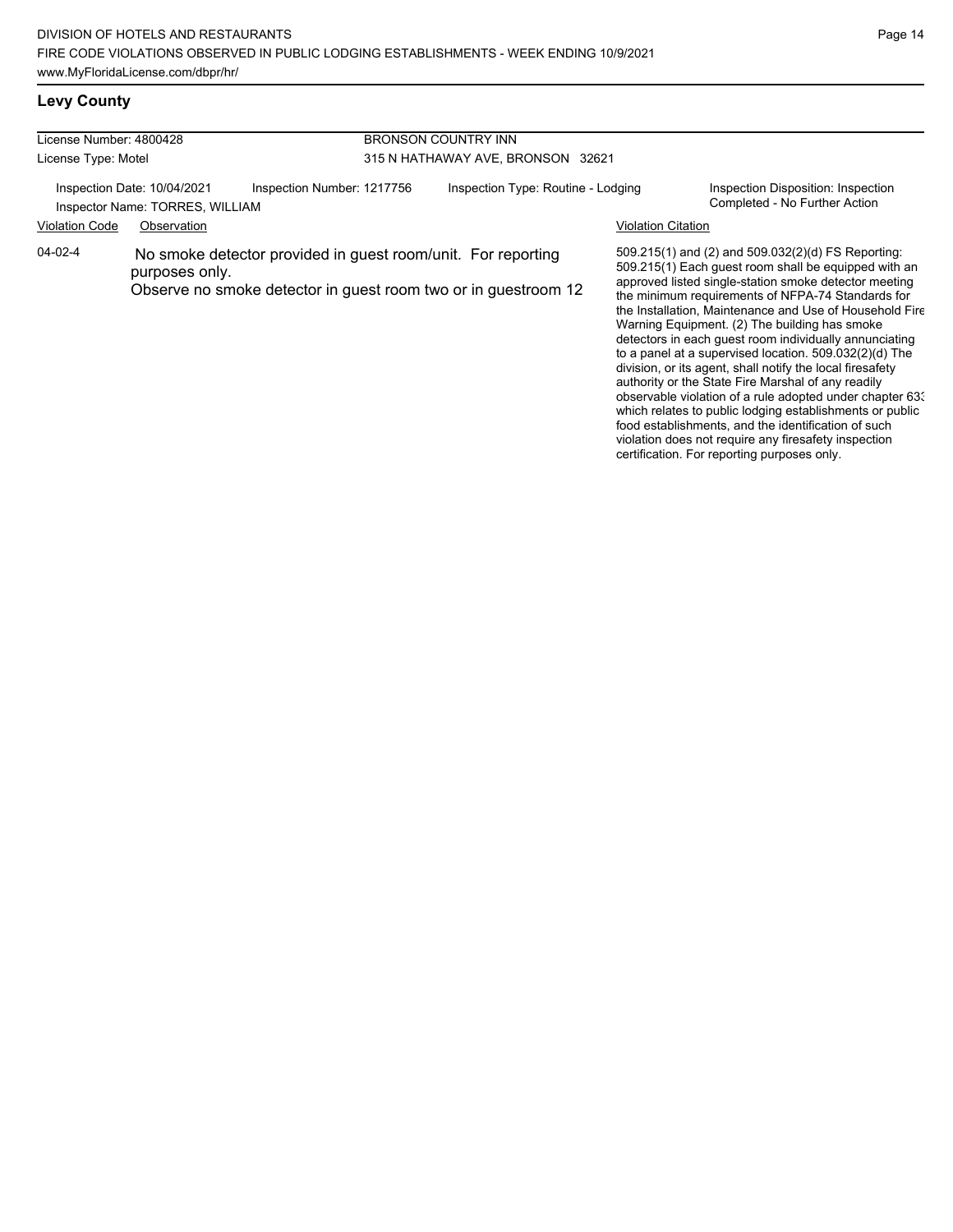#### **Marion County**

| License Number: 5201916<br>License Type: Apartment |                                                                         |                                                   | SERENITY GARDENS AT BELLEVIEW<br>5836 SE DREW RD, BELLEVIEW 34420 |                                                                     |                           |                                                                                                                                                                                                                                                                                                                                                                                                                            |
|----------------------------------------------------|-------------------------------------------------------------------------|---------------------------------------------------|-------------------------------------------------------------------|---------------------------------------------------------------------|---------------------------|----------------------------------------------------------------------------------------------------------------------------------------------------------------------------------------------------------------------------------------------------------------------------------------------------------------------------------------------------------------------------------------------------------------------------|
|                                                    | Inspection Date: 10/06/2021<br>Inspector Name: FIGUEROA-ROBLES, TATIANA | Inspection Number: 1533114                        |                                                                   | Inspection Type: Lodging-Licensing<br>Inspection                    |                           | Inspection Disposition: Inspection<br>Completed - No Further Action                                                                                                                                                                                                                                                                                                                                                        |
| <b>Violation Code</b>                              | Observation                                                             |                                                   |                                                                   |                                                                     | <b>Violation Citation</b> |                                                                                                                                                                                                                                                                                                                                                                                                                            |
| $01 - 05 - 4$                                      | purposes only.                                                          | Extinguisher located between unit A4-A5 and A8-A9 |                                                                   | Portable fire extinguisher obstructed/not accessible. For reporting |                           | 509.032(2)(d) FS Reporting: (d) The division, or its<br>agent, shall notify the local firesafety authority or the<br>State Fire Marshal of any readily observable violation of<br>a rule adopted under chapter 633 which relates to public<br>lodging establishments or public food establishments,<br>and the identification of such violation does not require<br>any firesafety inspection certification. For reporting |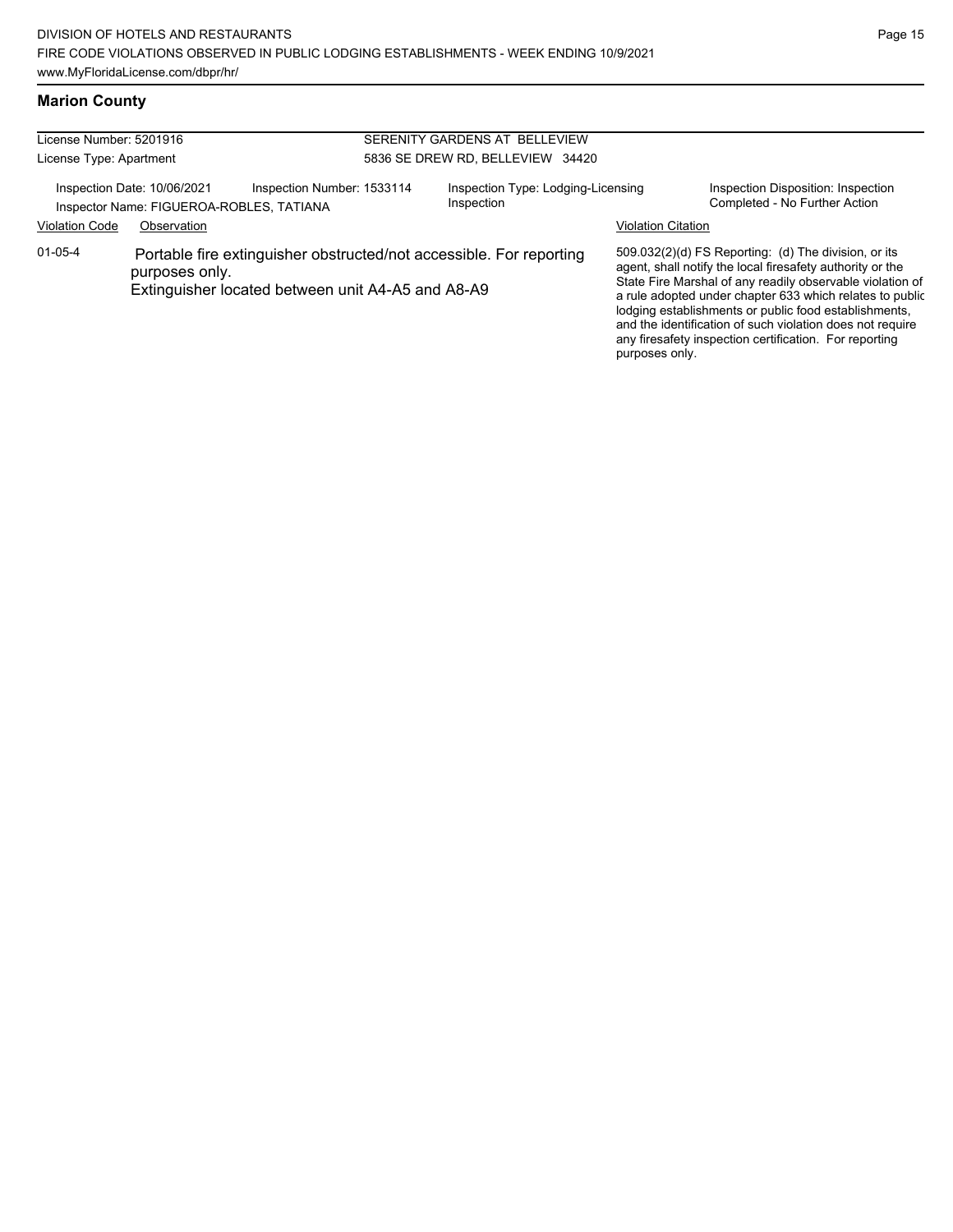#### **Monroe County**

| License Number: 5402705<br>License Type: Hotel |                                                                                 |                                                                        | DOUBLETREE GRAND KEY RESORT<br>3990 S ROOSEVELT BLVD, KEY WEST 33040 |                    |                                                                                                                                                                                                                                                                                                                                                                                                                                                                                                                                                                                                                                                                                                  |
|------------------------------------------------|---------------------------------------------------------------------------------|------------------------------------------------------------------------|----------------------------------------------------------------------|--------------------|--------------------------------------------------------------------------------------------------------------------------------------------------------------------------------------------------------------------------------------------------------------------------------------------------------------------------------------------------------------------------------------------------------------------------------------------------------------------------------------------------------------------------------------------------------------------------------------------------------------------------------------------------------------------------------------------------|
| <b>Violation Code</b>                          | Inspection Date: 10/04/2021<br>Inspector Name: ORDONEZ, CATALINA<br>Observation | Inspection Number: 1160484                                             | Inspection Type: Routine - Lodging                                   | Violation Citation | Inspection Disposition: Inspection<br>Completed - No Further Action                                                                                                                                                                                                                                                                                                                                                                                                                                                                                                                                                                                                                              |
| $08-01-4$                                      | reporting purposes only.                                                        | Boiler certificate or insurance inspector's boiler report expired. For |                                                                      |                    | 61C-1.004(10) FAC and 509.032(2)(d) FS Reporting:<br>61C-1.004(10) The insurance inspector's boiler report is<br>required annually for power boilers and high<br>pressure/high temperature boilers and biannually for low<br>pressure steam or vapor heating boilers. 509.032(2)(d)<br>The division, or its agent, shall notify the local firesafety<br>authority or the State Fire Marshal of any readily<br>observable violation of a rule adopted under chapter 633<br>which relates to public lodging establishments or public<br>food establishments, and the identification of such<br>violation does not require any firesafety inspection<br>certification. For reporting purposes only. |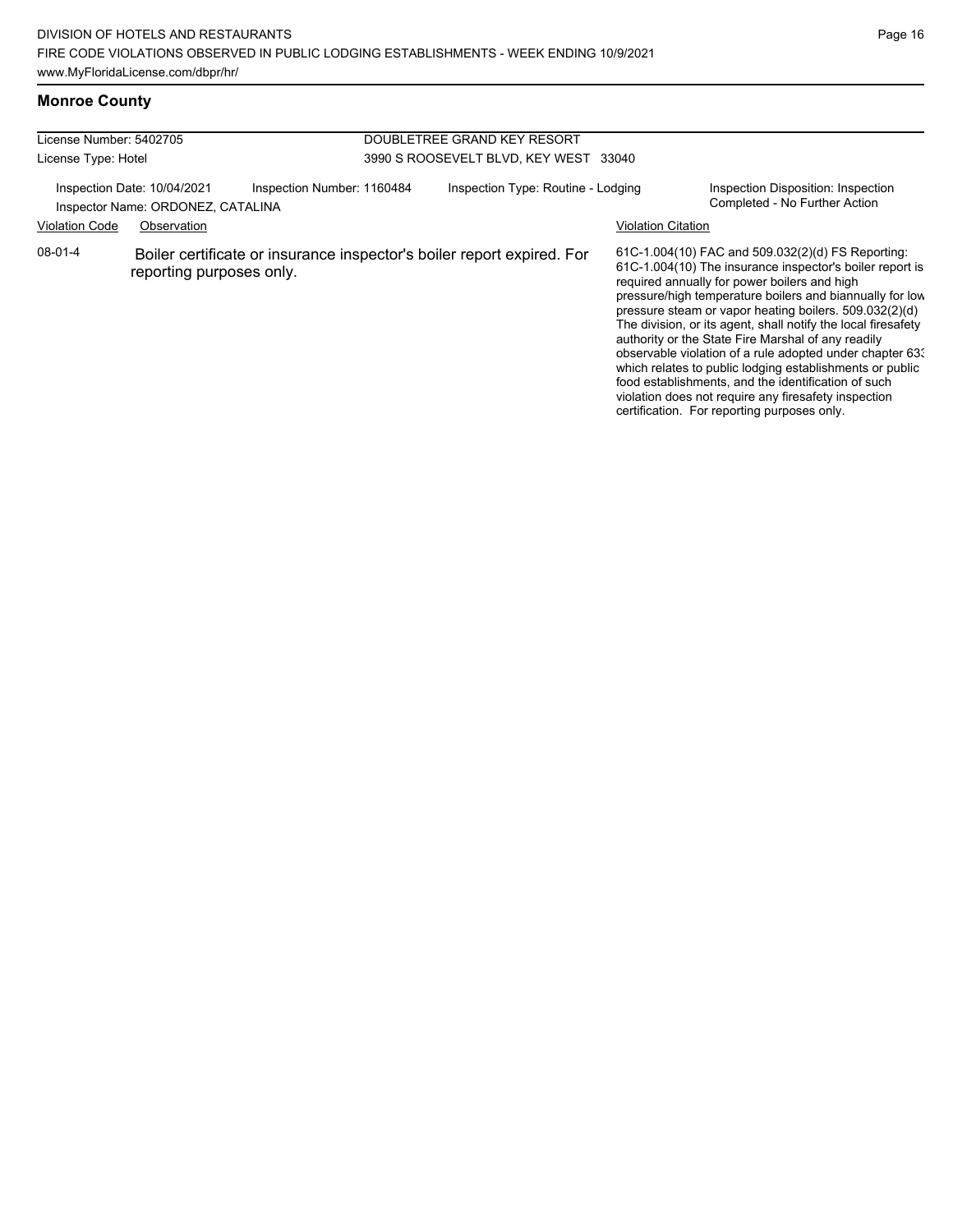#### **Nassau County**

| License Number: 5500078<br>License Type: Motel |                                                                 |                                                                                                                                                                            | <b>TROPIC MOTEL</b><br>850427 US HWY 17, YULEE 32097 |                           |                                                                                                                                                                                                                                                                                                                                                                                                                            |  |  |
|------------------------------------------------|-----------------------------------------------------------------|----------------------------------------------------------------------------------------------------------------------------------------------------------------------------|------------------------------------------------------|---------------------------|----------------------------------------------------------------------------------------------------------------------------------------------------------------------------------------------------------------------------------------------------------------------------------------------------------------------------------------------------------------------------------------------------------------------------|--|--|
|                                                | Inspection Date: 10/06/2021<br>Inspector Name: ROZIER, TORRANCE | Inspection Number: 1219224                                                                                                                                                 | Inspection Type: Routine - Lodging                   |                           | Inspection Disposition: Inspection<br>Completed - No Further Action                                                                                                                                                                                                                                                                                                                                                        |  |  |
| <b>Violation Code</b>                          | Observation                                                     |                                                                                                                                                                            |                                                      | <b>Violation Citation</b> |                                                                                                                                                                                                                                                                                                                                                                                                                            |  |  |
| 02-04-4                                        |                                                                 | Propane (LP gas) tank having a water capacity greater than 2.7 lbs.<br>stored inside the building. For reporting purposes only.<br>Propane grill stored in front of door 5 |                                                      | purposes only.            | 509.032(2)(d) FS Reporting: (d) The division, or its<br>agent, shall notify the local firesafety authority or the<br>State Fire Marshal of any readily observable violation of<br>a rule adopted under chapter 633 which relates to public<br>lodging establishments or public food establishments,<br>and the identification of such violation does not require<br>any firesafety inspection certification. For reporting |  |  |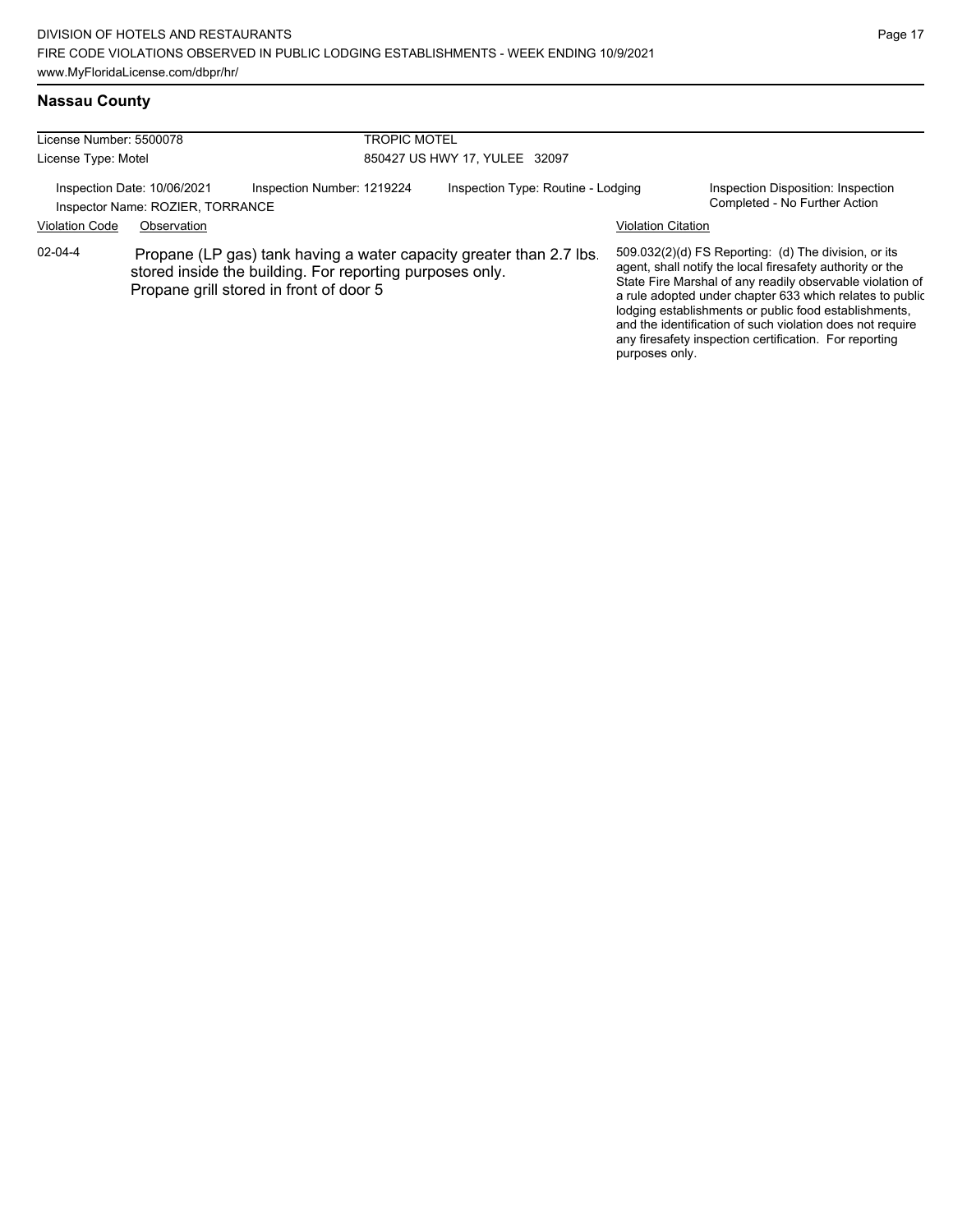#### **Orange County**

| License Number: 5811138 |                                                                                                                                                                                                   | GDC ORLANDO HOTEL OWNER LLC                 |                           |                                                                                                                                                                                                                                                                                                                                                                                                                                                                                                                                                                                                                                                                                                  |
|-------------------------|---------------------------------------------------------------------------------------------------------------------------------------------------------------------------------------------------|---------------------------------------------|---------------------------|--------------------------------------------------------------------------------------------------------------------------------------------------------------------------------------------------------------------------------------------------------------------------------------------------------------------------------------------------------------------------------------------------------------------------------------------------------------------------------------------------------------------------------------------------------------------------------------------------------------------------------------------------------------------------------------------------|
| License Type: Hotel     |                                                                                                                                                                                                   | 500 S ORANGE AVE, ORLANDO 32801             |                           |                                                                                                                                                                                                                                                                                                                                                                                                                                                                                                                                                                                                                                                                                                  |
|                         | Inspection Date: 10/07/2021<br>Inspection Number: 1159525<br>Inspector Name: JENKINS, JOSHUA                                                                                                      | Inspection Type: Routine - Lodging          |                           | Inspection Disposition: Inspection<br>Completed - No Further Action                                                                                                                                                                                                                                                                                                                                                                                                                                                                                                                                                                                                                              |
| <b>Violation Code</b>   | Observation                                                                                                                                                                                       |                                             | <b>Violation Citation</b> |                                                                                                                                                                                                                                                                                                                                                                                                                                                                                                                                                                                                                                                                                                  |
| 08-01-4                 | Boiler certificate or insurance inspector's boiler report expired. For<br>reporting purposes only.<br>Boiler certificate expired in 2019. Boiler certificates not posted in<br>room.              |                                             |                           | 61C-1.004(10) FAC and 509.032(2)(d) FS Reporting:<br>61C-1.004(10) The insurance inspector's boiler report is<br>required annually for power boilers and high<br>pressure/high temperature boilers and biannually for low<br>pressure steam or vapor heating boilers. 509.032(2)(d)<br>The division, or its agent, shall notify the local firesafety<br>authority or the State Fire Marshal of any readily<br>observable violation of a rule adopted under chapter 63.<br>which relates to public lodging establishments or public<br>food establishments, and the identification of such<br>violation does not require any firesafety inspection<br>certification. For reporting purposes only. |
| License Number: 5811121 |                                                                                                                                                                                                   | SIGNIA BY HILTON ORLANDO BONNET CREEK       |                           |                                                                                                                                                                                                                                                                                                                                                                                                                                                                                                                                                                                                                                                                                                  |
| License Type: Hotel     |                                                                                                                                                                                                   | 14100 BONNET CREEK RESORT LN, ORLANDO 32821 |                           |                                                                                                                                                                                                                                                                                                                                                                                                                                                                                                                                                                                                                                                                                                  |
|                         | Inspection Date: 10/08/2021<br>Inspection Number: 1160818<br>Inspector Name: NIEVES, RAFAEL                                                                                                       | Inspection Type: Routine - Lodging          |                           | Inspection Disposition: Inspection<br>Completed - No Further Action                                                                                                                                                                                                                                                                                                                                                                                                                                                                                                                                                                                                                              |
| <b>Violation Code</b>   | Observation                                                                                                                                                                                       |                                             | <b>Violation Citation</b> |                                                                                                                                                                                                                                                                                                                                                                                                                                                                                                                                                                                                                                                                                                  |
| 08-04-4                 | Current boiler certificate not posted in the boiler room. For reporting<br>purposes only.                                                                                                         |                                             |                           | 61C-1.004(10) FAC and 509.032(2)(d) FS Reporting:<br>61C-1.004(10) The insurance inspector's boiler report<br>shall be posted in the boiler room. 509.032(2)(d) The<br>division, or its agent, shall notify the local firesafety<br>authority or the State Fire Marshal of any readily<br>observable violation of a rule adopted under chapter 63.<br>which relates to public lodging establishments or public<br>food establishments, and the identification of such<br>violation does not require any firesafety inspection<br>certification. For reporting purposes only.                                                                                                                     |
| License Number: 5811184 |                                                                                                                                                                                                   | JW MARRIOTT ORLANDO BONNET CREEK HOTEL      |                           |                                                                                                                                                                                                                                                                                                                                                                                                                                                                                                                                                                                                                                                                                                  |
| License Type: Hotel     |                                                                                                                                                                                                   | 14900 CHELONIA PKWY, ORLANDO 32821          |                           |                                                                                                                                                                                                                                                                                                                                                                                                                                                                                                                                                                                                                                                                                                  |
|                         | Inspection Date: 10/04/2021<br>Inspection Number: 1159521<br>Inspector Name: NIEVES, RAFAEL                                                                                                       | Inspection Type: Routine - Lodging          |                           | Inspection Disposition: Inspection<br>Completed - No Further Action                                                                                                                                                                                                                                                                                                                                                                                                                                                                                                                                                                                                                              |
| <b>Violation Code</b>   | Observation                                                                                                                                                                                       |                                             | <b>Violation Citation</b> |                                                                                                                                                                                                                                                                                                                                                                                                                                                                                                                                                                                                                                                                                                  |
| 08-01-4                 | Boiler certificate or insurance inspector's boiler report expired. For<br>reporting purposes only.<br>Observed 3 boilers with the BTU of 1,501,000 without a boiler<br>inspection or certificate. |                                             |                           | 61C-1.004(10) FAC and 509.032(2)(d) FS Reporting:<br>61C-1.004(10) The insurance inspector's boiler report is<br>required annually for power boilers and high<br>pressure/high temperature boilers and biannually for low<br>pressure steam or vapor heating boilers. 509.032(2)(d)<br>The division, or its agent, shall notify the local firesafety<br>authority or the State Fire Marshal of any readily<br>observable violation of a rule adopted under chapter 63.<br>which relates to public lodging establishments or public<br>food establishments, and the identification of such<br>violation does not require any firesafety inspection                                                |

certification. For reporting purposes only.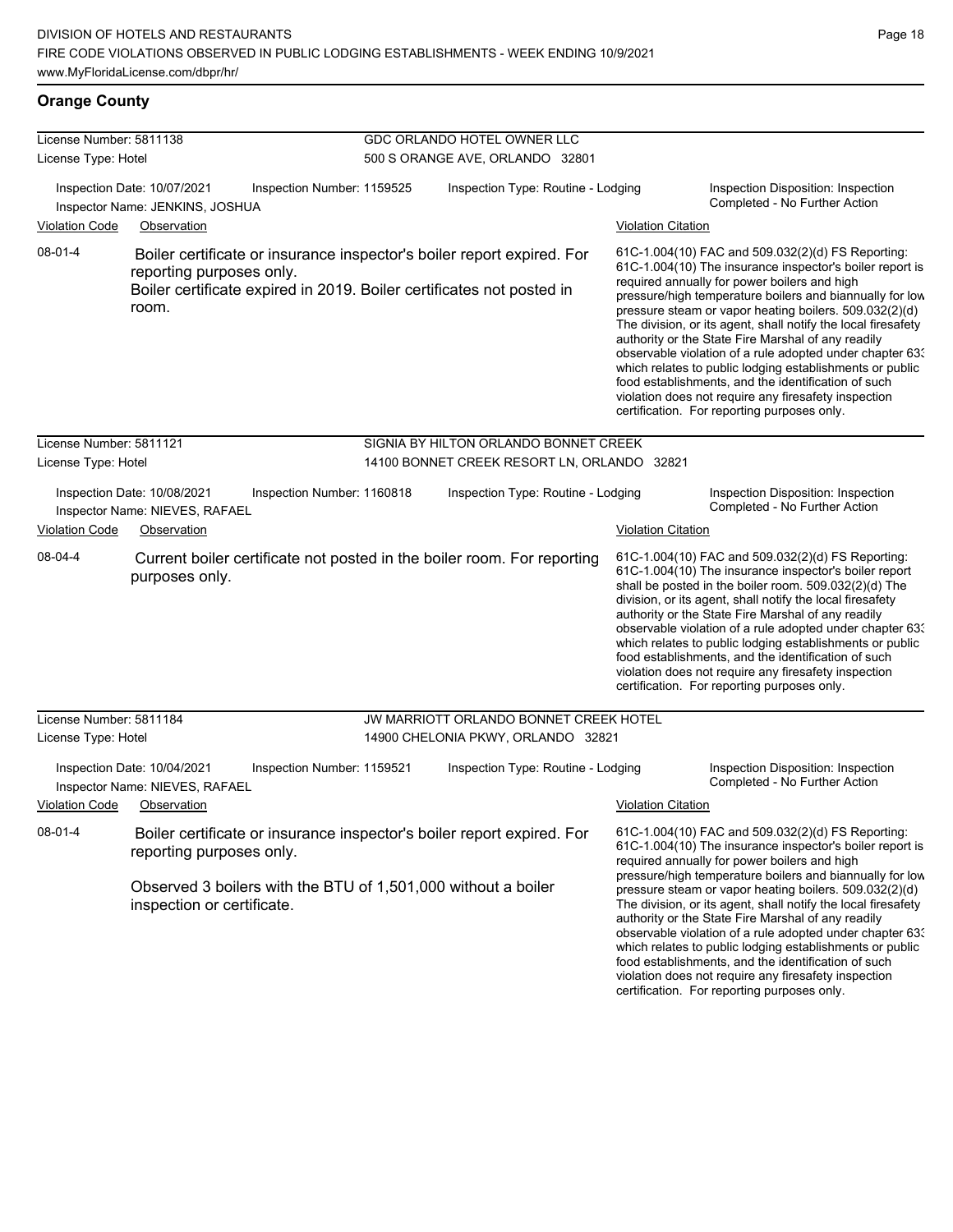# **Orange County**

| License Number: 5811106 |                                                             |                                                                                                                                | LAXMI AUGUSTA NATIONAL HOTEL II LTD       |                           |                                                                                                                                                                                                                                                                                                                                                                                                                        |  |  |
|-------------------------|-------------------------------------------------------------|--------------------------------------------------------------------------------------------------------------------------------|-------------------------------------------|---------------------------|------------------------------------------------------------------------------------------------------------------------------------------------------------------------------------------------------------------------------------------------------------------------------------------------------------------------------------------------------------------------------------------------------------------------|--|--|
| License Type: Hotel     |                                                             |                                                                                                                                | 5828 HAZELTINE NATIONAL DR, ORLANDO 32822 |                           |                                                                                                                                                                                                                                                                                                                                                                                                                        |  |  |
|                         | Inspection Date: 10/06/2021<br>Inspector Name: LORENZO, ANA | Inspection Number: 1160339                                                                                                     | Inspection Type: Routine - Lodging        |                           | Inspection Disposition: Inspection<br>Completed - No Further Action                                                                                                                                                                                                                                                                                                                                                    |  |  |
| <b>Violation Code</b>   | Observation                                                 |                                                                                                                                |                                           | <b>Violation Citation</b> |                                                                                                                                                                                                                                                                                                                                                                                                                        |  |  |
| 04-01-4                 |                                                             | Trouble/alarm light illuminated on the fire alarm control panel. For<br>reporting purposes only./ system trouble at main panel |                                           |                           | 509.032(2)(d) FS Reporting: The division, or its agent,<br>shall notify the local firesafety authority or the State Fire<br>Marshal of any readily observable violation of a rule<br>adopted under chapter 633 which relates to public<br>lodging establishments or public food establishments,<br>and the identification of such violation does not require<br>any firesafety inspection certification. For reporting |  |  |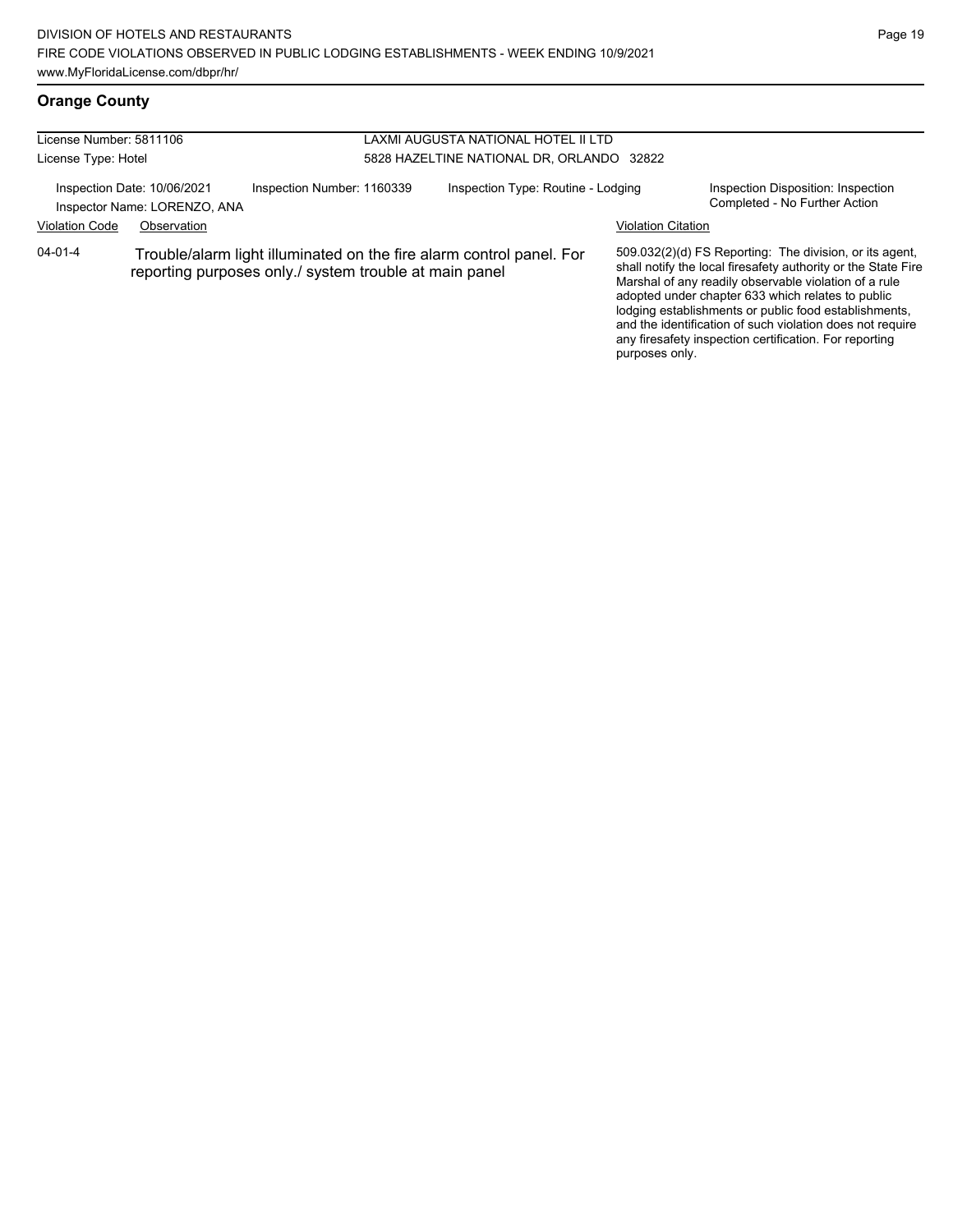violation does not require any firesafety inspection certification. For reporting purposes only.

### **Osceola County**

| License Number: 5903723                                                                       |                                                                                |                                                                                                                                                                                                                                                                                                                                                                                                                                                                                               | <b>GOOD SAMARITAN VILLAS WEST</b>           |  |                                                                                                                                                                                                                                                                                                                                                                                                                                                                                                                                                                                                                                                                                                  |  |  |
|-----------------------------------------------------------------------------------------------|--------------------------------------------------------------------------------|-----------------------------------------------------------------------------------------------------------------------------------------------------------------------------------------------------------------------------------------------------------------------------------------------------------------------------------------------------------------------------------------------------------------------------------------------------------------------------------------------|---------------------------------------------|--|--------------------------------------------------------------------------------------------------------------------------------------------------------------------------------------------------------------------------------------------------------------------------------------------------------------------------------------------------------------------------------------------------------------------------------------------------------------------------------------------------------------------------------------------------------------------------------------------------------------------------------------------------------------------------------------------------|--|--|
| License Type: Apartment                                                                       |                                                                                |                                                                                                                                                                                                                                                                                                                                                                                                                                                                                               | 4260 VILLAGE DR, KISSIMMEE 347466480        |  |                                                                                                                                                                                                                                                                                                                                                                                                                                                                                                                                                                                                                                                                                                  |  |  |
| Inspection Date: 10/05/2021<br>Inspection Number: 1526983<br>Inspector Name: FERTIL, SYLVERST |                                                                                |                                                                                                                                                                                                                                                                                                                                                                                                                                                                                               | Inspection Type: Routine - Lodging          |  | Inspection Disposition: Call Back -<br>Complied                                                                                                                                                                                                                                                                                                                                                                                                                                                                                                                                                                                                                                                  |  |  |
| <b>Violation Code</b><br>Observation                                                          |                                                                                |                                                                                                                                                                                                                                                                                                                                                                                                                                                                                               |                                             |  | <b>Violation Citation</b>                                                                                                                                                                                                                                                                                                                                                                                                                                                                                                                                                                                                                                                                        |  |  |
| 08-03-4                                                                                       | Extended**                                                                     | - From initial inspection : No boiler certificate or insurance<br>inspector's boiler report available. For reporting purposes only.<br>Observed 2 water heaters on site - 1 on the left is 375,000 BTU AND<br>THE 1 on the right is 500,000BTU. A boiler certificate is needed for<br>the unit on the right. - From follow-up inspection 2021-10-05:<br>Operator is waiting for the inspection to be conducted. Violation will<br>be verified during the next unannounced inspection. ** Time |                                             |  | 61C-1.004(10) FAC and 509.032(2)(d) FS Reporting:<br>61C-1.004(10) The insurance inspector's boiler report is<br>required annually for power boilers and high<br>pressure/high temperature boilers and biannually for low<br>pressure steam or vapor heating boilers. 509.032(2)(d)<br>The division, or its agent, shall notify the local firesafety<br>authority or the State Fire Marshal of any readily<br>observable violation of a rule adopted under chapter 63:<br>which relates to public lodging establishments or public<br>food establishments, and the identification of such<br>violation does not require any firesafety inspection<br>certification. For reporting purposes only. |  |  |
| License Number: 5900695                                                                       |                                                                                |                                                                                                                                                                                                                                                                                                                                                                                                                                                                                               | <b>HERITAGE CREEKSIDE</b>                   |  |                                                                                                                                                                                                                                                                                                                                                                                                                                                                                                                                                                                                                                                                                                  |  |  |
| License Type: Apartment                                                                       |                                                                                |                                                                                                                                                                                                                                                                                                                                                                                                                                                                                               | 1550 ALDERSGATE DIRVE, KISSIMMEE 34746-6573 |  |                                                                                                                                                                                                                                                                                                                                                                                                                                                                                                                                                                                                                                                                                                  |  |  |
| <b>Violation Code</b>                                                                         | Inspection Date: 10/05/2021<br>Inspector Name: FERTIL, SYLVERST<br>Observation | Inspection Number: 1518681                                                                                                                                                                                                                                                                                                                                                                                                                                                                    | Inspection Type: Routine - Lodging          |  | Inspection Disposition: Call Back -<br>Complied<br><b>Violation Citation</b>                                                                                                                                                                                                                                                                                                                                                                                                                                                                                                                                                                                                                     |  |  |
| $08-01-4$                                                                                     |                                                                                | - From initial inspection : Boiler certificate or insurance inspector's<br>boiler report expired. For reporting purposes only. Observed the<br>following certificates: 050046-6/15/2017 050047-6/15/2017<br>From follow-up inspection 2021-10-05: Operator is waiting on boiler<br>inspectors to conduct inspection. Violation will be verified during the<br>next unannounced inspection. ** Time Extended**                                                                                 |                                             |  | 61C-1.004(10) FAC and 509.032(2)(d) FS Reporting:<br>61C-1.004(10) The insurance inspector's boiler report is<br>required annually for power boilers and high<br>pressure/high temperature boilers and biannually for low<br>pressure steam or vapor heating boilers. 509.032(2)(d)<br>The division, or its agent, shall notify the local firesafety<br>authority or the State Fire Marshal of any readily<br>observable violation of a rule adopted under chapter 63.<br>which relates to public lodging establishments or public<br>food establishments, and the identification of such                                                                                                        |  |  |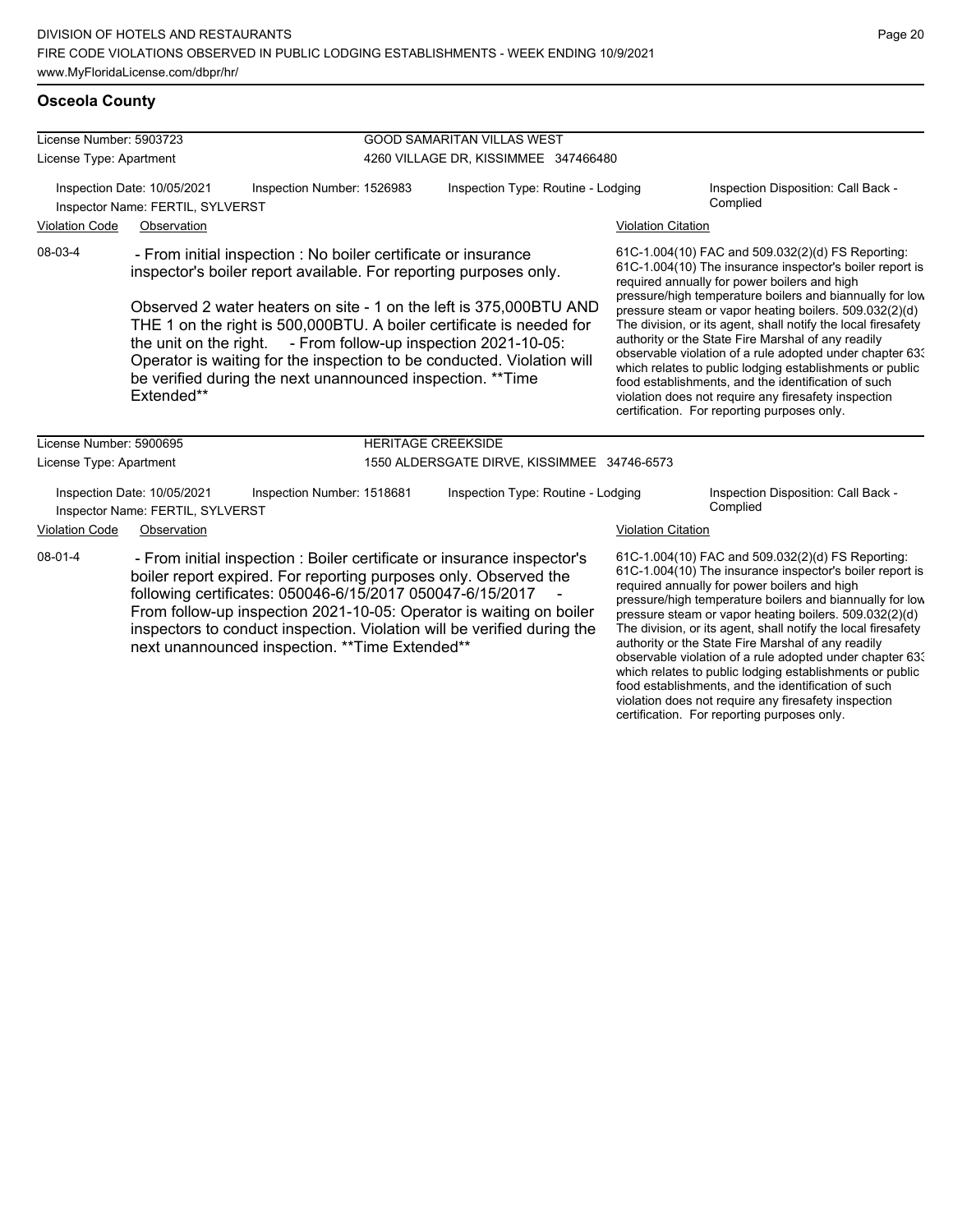and the identification of such violation does not require any firesafety inspection certification. For reporting

purposes only.

#### **Osceola County**

| License Number: 5900233 |                                                                           |                                                                                                                                                                                          | MAINGATE LAKESIDE RESORT                            |                           |                                                                                                                                                                                                                                                                                                                                                                                                                        |
|-------------------------|---------------------------------------------------------------------------|------------------------------------------------------------------------------------------------------------------------------------------------------------------------------------------|-----------------------------------------------------|---------------------------|------------------------------------------------------------------------------------------------------------------------------------------------------------------------------------------------------------------------------------------------------------------------------------------------------------------------------------------------------------------------------------------------------------------------|
| License Type: Hotel     |                                                                           |                                                                                                                                                                                          | 7769 W. IRLO BRONSON MEMORIAL HWY., KISSIMMEE 34747 |                           |                                                                                                                                                                                                                                                                                                                                                                                                                        |
|                         | Inspection Date: 10/05/2021<br>Inspector Name: IRVEN, RYAN                | Inspection Number: 1162766                                                                                                                                                               | Inspection Type: Complaint Full                     |                           | Inspection Disposition: Call Back -<br>Complied                                                                                                                                                                                                                                                                                                                                                                        |
| <b>Violation Code</b>   | Observation                                                               |                                                                                                                                                                                          |                                                     | <b>Violation Citation</b> |                                                                                                                                                                                                                                                                                                                                                                                                                        |
| 04-01-4                 | Violation**<br>Extended**                                                 | - From initial inspection : Trouble/alarm light illuminated on the fire<br>alarm control panel. For reporting purposes only. **Repeat<br>- From follow-up inspection 2021-10-05: ** Time |                                                     | purposes only.            | 509.032(2)(d) FS Reporting: The division, or its agent,<br>shall notify the local firesafety authority or the State Fire<br>Marshal of any readily observable violation of a rule<br>adopted under chapter 633 which relates to public<br>lodging establishments or public food establishments,<br>and the identification of such violation does not require<br>any firesafety inspection certification. For reporting |
| 04-01-4                 |                                                                           | Trouble/alarm light illuminated on the fire alarm control panel. For<br>reporting purposes only. **Repeat Violation**                                                                    |                                                     | purposes only.            | 509.032(2)(d) FS Reporting: The division, or its agent,<br>shall notify the local firesafety authority or the State Fire<br>Marshal of any readily observable violation of a rule<br>adopted under chapter 633 which relates to public<br>lodging establishments or public food establishments,<br>and the identification of such violation does not require<br>any firesafety inspection certification. For reporting |
| 04-03-4                 | only. Room 552<br>Extended**                                              | - From initial inspection : Smoke detector/alarm in guest room/unit<br>damaged as to appear to be inoperable. For reporting purposes<br>- From follow-up inspection 2021-10-05: ** Time  |                                                     | purposes only.            | 509.032(2)(d) FS Reporting: The division, or its agent,<br>shall notify the local firesafety authority or the State Fire<br>Marshal of any readily observable violation of a rule<br>adopted under chapter 633 which relates to public<br>lodging establishments or public food establishments,<br>and the identification of such violation does not require<br>any firesafety inspection certification. For reporting |
| 04-03-4                 |                                                                           | Smoke detector/alarm in guest room/unit damaged as to appear to<br>be inoperable. For reporting purposes only. Room 552                                                                  |                                                     | purposes only.            | 509.032(2)(d) FS Reporting: The division, or its agent,<br>shall notify the local firesafety authority or the State Fire<br>Marshal of any readily observable violation of a rule<br>adopted under chapter 633 which relates to public<br>lodging establishments or public food establishments,<br>and the identification of such violation does not require<br>any firesafety inspection certification. For reporting |
| License Number: 5912071 |                                                                           |                                                                                                                                                                                          | MARGARITAVILLE RESORT ORLANDO                       |                           |                                                                                                                                                                                                                                                                                                                                                                                                                        |
| License Type: Hotel     |                                                                           |                                                                                                                                                                                          | 8000 FINS UP CIR, KISSIMMEE 34747                   |                           |                                                                                                                                                                                                                                                                                                                                                                                                                        |
| <b>Violation Code</b>   | Inspection Date: 10/05/2021<br>Inspector Name: IRVEN, RYAN<br>Observation | Inspection Number: 1160594                                                                                                                                                               | Inspection Type: Routine - Lodging                  | <b>Violation Citation</b> | Inspection Disposition: Warning<br>Issued                                                                                                                                                                                                                                                                                                                                                                              |
| $04 - 01 - 4$           | reporting purposes only.                                                  | Trouble/alarm light illuminated on the fire alarm control panel. For                                                                                                                     |                                                     |                           | 509.032(2)(d) FS Reporting: The division, or its agent,<br>shall notify the local firesafety authority or the State Fire<br>Marshal of any readily observable violation of a rule<br>adopted under chapter 633 which relates to public<br>lodging establishments or public food establishments,                                                                                                                        |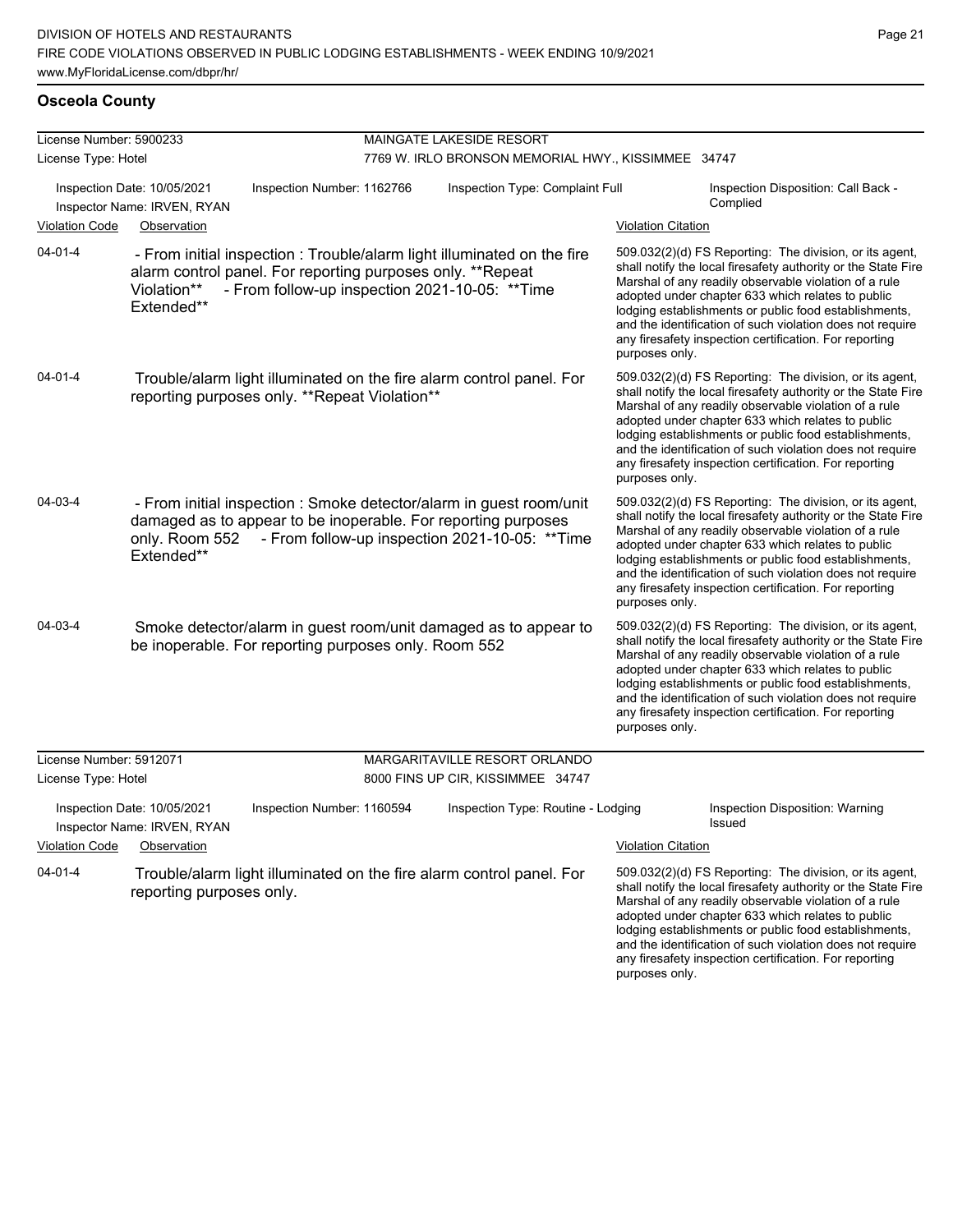#### **Palm Beach County**

| License Number: 6014079 |                                                                |                                                                                                                                  | RESIDENCE INN BY MARRIOTT PALM BEACH GARDENS |                                                                                                                                                 |                           |                                                                                                                                                                                                                                                                                                                                                                                                                                                                                                                                                                              |  |
|-------------------------|----------------------------------------------------------------|----------------------------------------------------------------------------------------------------------------------------------|----------------------------------------------|-------------------------------------------------------------------------------------------------------------------------------------------------|---------------------------|------------------------------------------------------------------------------------------------------------------------------------------------------------------------------------------------------------------------------------------------------------------------------------------------------------------------------------------------------------------------------------------------------------------------------------------------------------------------------------------------------------------------------------------------------------------------------|--|
| License Type: Hotel     |                                                                |                                                                                                                                  |                                              | 4250 DESIGN CENTER DR, PALM BEACH GARDENS 33410                                                                                                 |                           |                                                                                                                                                                                                                                                                                                                                                                                                                                                                                                                                                                              |  |
|                         | Inspection Date: 10/08/2021<br>Inspector Name: GOLDMAN, BARRY  | Inspection Number: 1160358                                                                                                       |                                              | Inspection Type: Routine - Lodging                                                                                                              |                           | Inspection Disposition: Warning<br>Issued                                                                                                                                                                                                                                                                                                                                                                                                                                                                                                                                    |  |
| <b>Violation Code</b>   | Observation                                                    |                                                                                                                                  |                                              |                                                                                                                                                 | <b>Violation Citation</b> |                                                                                                                                                                                                                                                                                                                                                                                                                                                                                                                                                                              |  |
| 08-04-4                 | On-Site** **Repeat Violation**                                 | Boiler certificate not posted in the boiler room. For reporting<br>purposes only. Operator posted during inspection. **Corrected |                                              |                                                                                                                                                 |                           | 61C-1.004(10) FAC and 509.032(2)(d) FS Reporting:<br>61C-1.004(10) The insurance inspector's boiler report<br>shall be posted in the boiler room. 509.032(2)(d) The<br>division, or its agent, shall notify the local firesafety<br>authority or the State Fire Marshal of any readily<br>observable violation of a rule adopted under chapter 63.<br>which relates to public lodging establishments or public<br>food establishments, and the identification of such<br>violation does not require any firesafety inspection<br>certification. For reporting purposes only. |  |
| License Number: 6014489 |                                                                |                                                                                                                                  | SOUTH BAY 1050 LLC                           |                                                                                                                                                 |                           |                                                                                                                                                                                                                                                                                                                                                                                                                                                                                                                                                                              |  |
| License Type: Apartment |                                                                |                                                                                                                                  |                                              | 1150 W PALM BEACH RD, SOUTH BAY 33493                                                                                                           |                           |                                                                                                                                                                                                                                                                                                                                                                                                                                                                                                                                                                              |  |
|                         | Inspection Date: 10/05/2021<br>Inspector Name: SEVILLA, FREDDY | Inspection Number: 1533067                                                                                                       |                                              | Inspection Type: Lodging-Licensing<br>Inspection                                                                                                |                           | Inspection Disposition: Inspection<br>Completed - No Further Action                                                                                                                                                                                                                                                                                                                                                                                                                                                                                                          |  |
| <b>Violation Code</b>   | Observation                                                    |                                                                                                                                  |                                              |                                                                                                                                                 | <b>Violation Citation</b> |                                                                                                                                                                                                                                                                                                                                                                                                                                                                                                                                                                              |  |
| $01-03-4$               | By apartment #10 and #19                                       |                                                                                                                                  |                                              | Portable fire extinguisher missing from it's designated location (sign<br>present indicating designated location). For reporting purposes only. |                           | 509.032(2)(d) FS Reporting: (d) The division, or its<br>agent, shall notify the local firesafety authority or the<br>State Fire Marshal of any readily observable violation of<br>a rule adopted under chapter 633 which relates to public<br>lodging establishments or public food establishments,<br>and the identification of such violation does not require<br>any firesafety inspection certification. For reporting                                                                                                                                                   |  |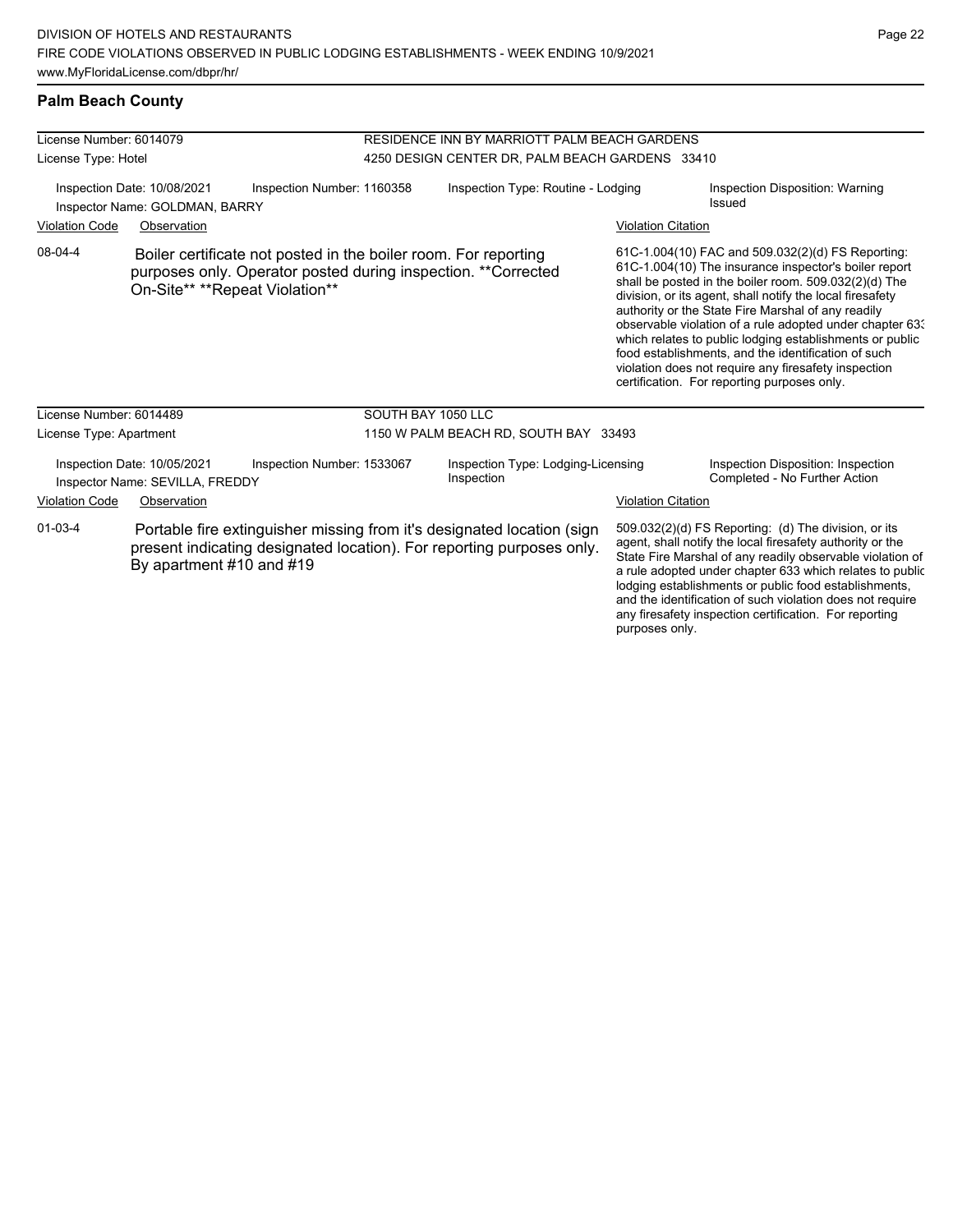any firesafety inspection certification. For reporting

purposes only.

### **Pinellas County**

| License Number: 6202349 |                                                                                                                                                                                      | NAUTICA APARTMENTS  |                                      |                           |                                                                                                                                                                                                                                                                                                                                                                                                                            |
|-------------------------|--------------------------------------------------------------------------------------------------------------------------------------------------------------------------------------|---------------------|--------------------------------------|---------------------------|----------------------------------------------------------------------------------------------------------------------------------------------------------------------------------------------------------------------------------------------------------------------------------------------------------------------------------------------------------------------------------------------------------------------------|
| License Type: Apartment |                                                                                                                                                                                      |                     | 5700 6 AVE N, ST. PETERSBURG 33710   |                           |                                                                                                                                                                                                                                                                                                                                                                                                                            |
|                         | Inspection Date: 10/05/2021<br>Inspection Number: 1514661<br>Inspector Name: HOBBS, ANDREW                                                                                           |                     | Inspection Type: Routine - Lodging   |                           | Inspection Disposition: Inspection<br>Completed - No Further Action                                                                                                                                                                                                                                                                                                                                                        |
| <b>Violation Code</b>   | Observation                                                                                                                                                                          |                     |                                      | <b>Violation Citation</b> |                                                                                                                                                                                                                                                                                                                                                                                                                            |
| $01 - 03 - 4$           | Portable fire extinguisher missing from it's designated location (sign<br>present indicating designated location). For reporting purposes only.<br>Building C near unit 30           |                     |                                      | purposes only.            | 509.032(2)(d) FS Reporting: (d) The division, or its<br>agent, shall notify the local firesafety authority or the<br>State Fire Marshal of any readily observable violation of<br>a rule adopted under chapter 633 which relates to public<br>lodging establishments or public food establishments,<br>and the identification of such violation does not require<br>any firesafety inspection certification. For reporting |
| License Number: 6205493 |                                                                                                                                                                                      | <b>COSMO CASTLE</b> |                                      |                           |                                                                                                                                                                                                                                                                                                                                                                                                                            |
| License Type: Apartment |                                                                                                                                                                                      |                     | 3000 70 LANE N, ST. PETERSBURG 33710 |                           |                                                                                                                                                                                                                                                                                                                                                                                                                            |
|                         | Inspection Date: 10/07/2021<br>Inspection Number: 1525613<br>Inspector Name: HOBBS, ANDREW                                                                                           |                     | Inspection Type: Routine - Lodging   |                           | Inspection Disposition: Inspection<br>Completed - No Further Action                                                                                                                                                                                                                                                                                                                                                        |
| <b>Violation Code</b>   | Observation                                                                                                                                                                          |                     |                                      | <b>Violation Citation</b> |                                                                                                                                                                                                                                                                                                                                                                                                                            |
| $01 - 01 - 4$           | Portable fire extinguisher pressure gauge indicates the extinguisher<br>is overcharged. For reporting purposes only. **Repeat Violation**                                            |                     |                                      | purposes only.            | 509.032(2)(d) FS Reporting: (d) The division, or its<br>agent, shall notify the local firesafety authority or the<br>State Fire Marshal of any readily observable violation of<br>a rule adopted under chapter 633 which relates to public<br>lodging establishments or public food establishments,<br>and the identification of such violation does not require<br>any firesafety inspection certification. For reporting |
| $01-02-4$               | Portable fire extinguisher pressure gauge indicates the extinguisher<br>is in need of recharge. For reporting purposes only. Near unit 203                                           |                     |                                      | purposes only.            | 509.032(2)(d) FS Reporting: (d) The division, or its<br>agent, shall notify the local firesafety authority or the<br>State Fire Marshal of any readily observable violation of<br>a rule adopted under chapter 633 which relates to public<br>lodging establishments or public food establishments,<br>and the identification of such violation does not require<br>any firesafety inspection certification. For reporting |
| License Number: 6215858 |                                                                                                                                                                                      | PINE COVE VILLAS    |                                      |                           |                                                                                                                                                                                                                                                                                                                                                                                                                            |
| License Type: Apartment |                                                                                                                                                                                      |                     | 1824 VILLAS DR #22, CLEARWATER 33760 |                           |                                                                                                                                                                                                                                                                                                                                                                                                                            |
|                         | Inspection Date: 10/07/2021<br>Inspection Number: 1525793<br>Inspector Name: WILMOT, TASHARA                                                                                         |                     | Inspection Type: Routine - Lodging   |                           | Inspection Disposition: Inspection<br>Completed - No Further Action                                                                                                                                                                                                                                                                                                                                                        |
| <b>Violation Code</b>   | Observation                                                                                                                                                                          |                     |                                      | <b>Violation Citation</b> |                                                                                                                                                                                                                                                                                                                                                                                                                            |
| $01-02-4$               | Portable fire extinguisher pressure gauge indicates the extinguisher<br>is in need of recharge. For reporting purposes only.<br>-at building 1836 (first floor) **Repeat Violation** |                     |                                      |                           | 509.032(2)(d) FS Reporting: (d) The division, or its<br>agent, shall notify the local firesafety authority or the<br>State Fire Marshal of any readily observable violation of<br>a rule adopted under chapter 633 which relates to public<br>lodging establishments or public food establishments,<br>and the identification of such violation does not require                                                           |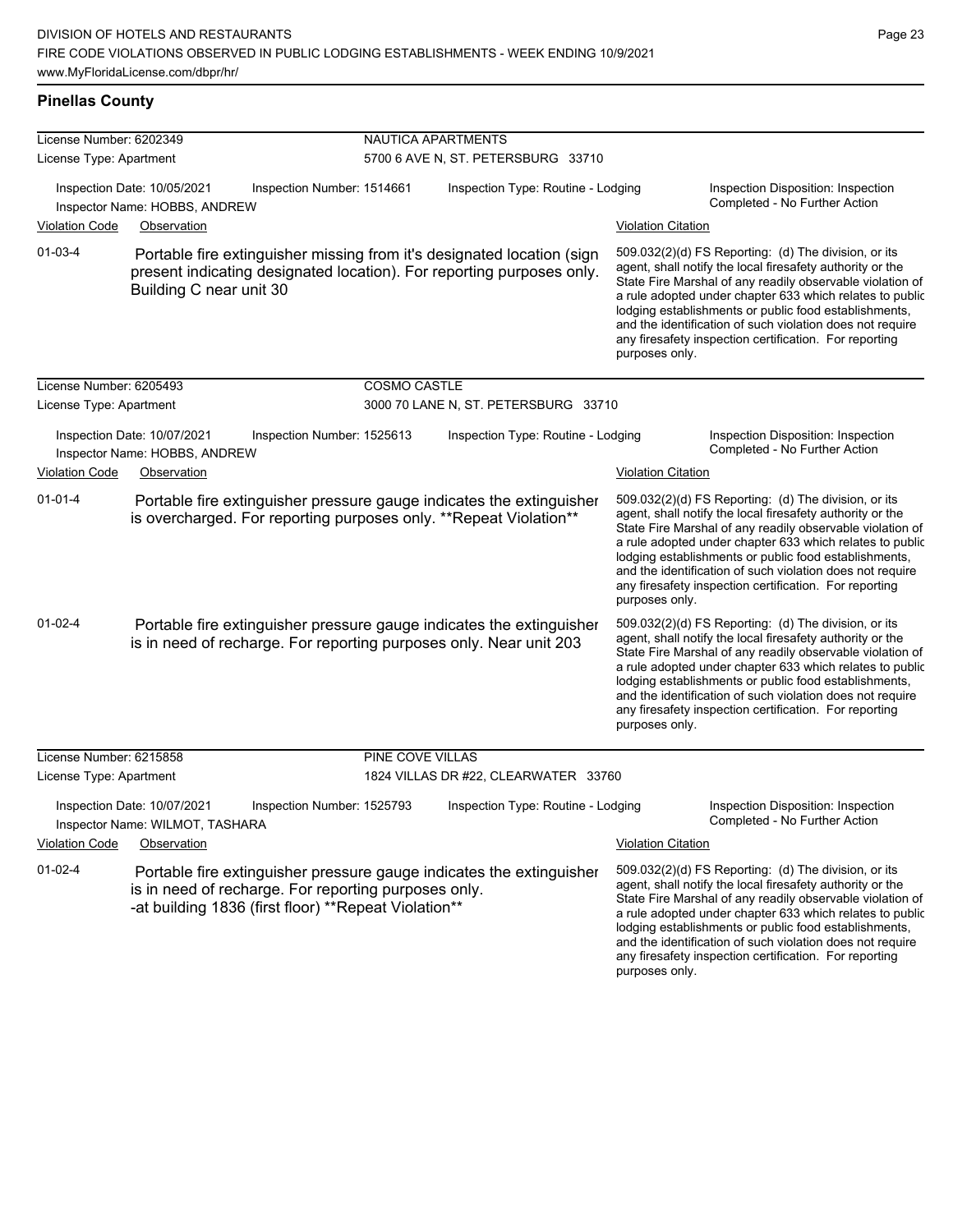# **Pinellas County**

| License Number: 6216152                                      |                            |                                                                                                                                                                                  | 1717 PASADENA                      |                           |                                                                                                                                                                                                                                                                                                                                                                                                                        |  |  |
|--------------------------------------------------------------|----------------------------|----------------------------------------------------------------------------------------------------------------------------------------------------------------------------------|------------------------------------|---------------------------|------------------------------------------------------------------------------------------------------------------------------------------------------------------------------------------------------------------------------------------------------------------------------------------------------------------------------------------------------------------------------------------------------------------------|--|--|
| License Type: Apartment                                      |                            |                                                                                                                                                                                  | 1717 PASADENA DRIVE, DUNEDIN 34698 |                           |                                                                                                                                                                                                                                                                                                                                                                                                                        |  |  |
| Inspection Date: 10/06/2021<br>Inspector Name: PEARCE, LAURA |                            | Inspection Number: 1531990                                                                                                                                                       | Inspection Type: Routine - Lodging |                           | Inspection Disposition: Inspection<br>Completed - No Further Action                                                                                                                                                                                                                                                                                                                                                    |  |  |
| <b>Violation Code</b>                                        | Observation                |                                                                                                                                                                                  |                                    | <b>Violation Citation</b> |                                                                                                                                                                                                                                                                                                                                                                                                                        |  |  |
| 04-03-4                                                      | top of stairway in hallway | Smoke detector/alarm in guest room/unit damaged as to appear to<br>be inoperable. For reporting purposes only.<br>Smoke detector and battery removed from ceiling and located on |                                    |                           | 509.032(2)(d) FS Reporting: The division, or its agent,<br>shall notify the local firesafety authority or the State Fire<br>Marshal of any readily observable violation of a rule<br>adopted under chapter 633 which relates to public<br>lodging establishments or public food establishments,<br>and the identification of such violation does not require<br>any firesafety inspection certification. For reporting |  |  |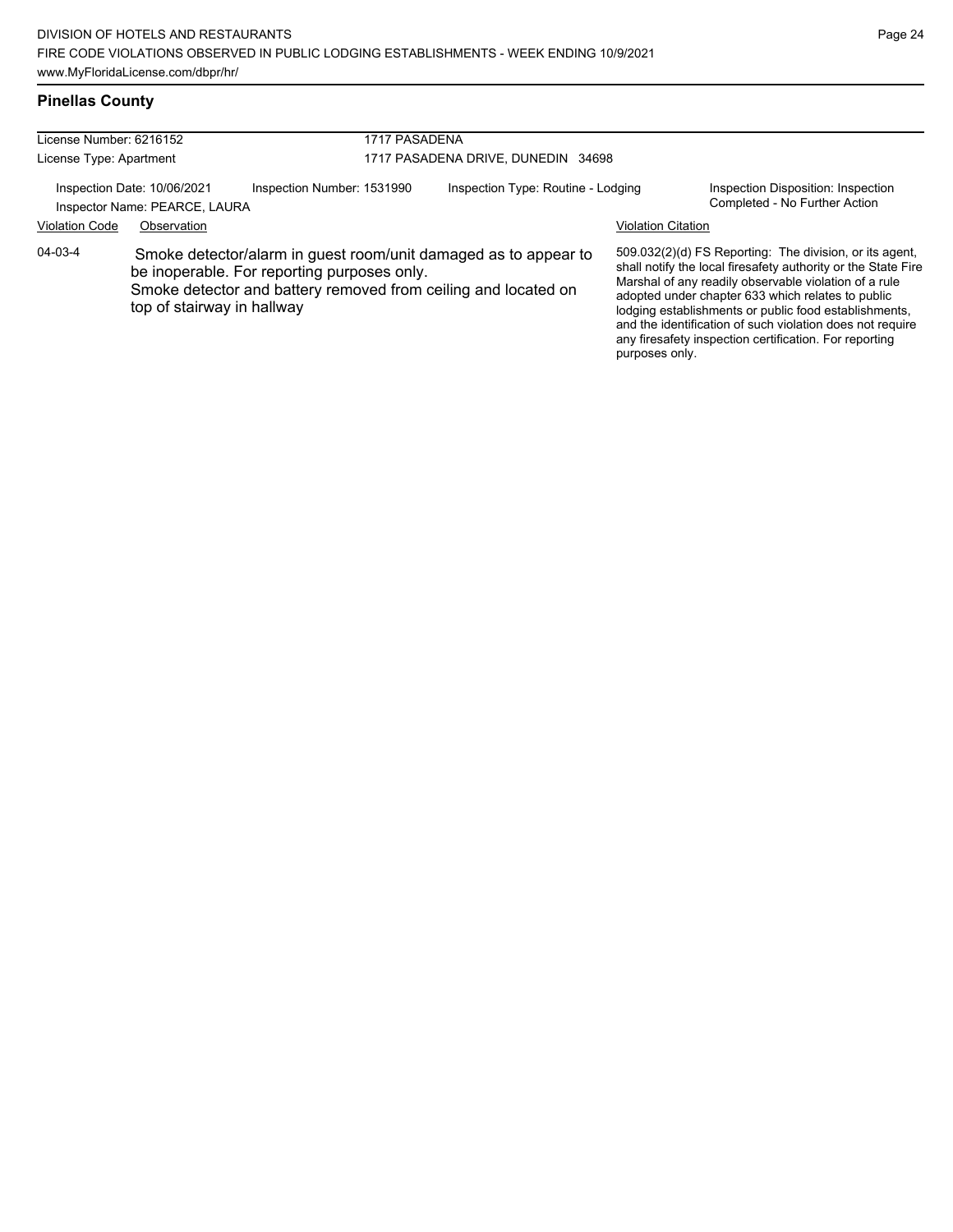#### **Sarasota County**

| License Number: 6804758<br>License Type: Hotel |                                                                                                                                                                                   |  | THE WESTIN SARASOTA<br>1175 N GULFSTREAM AVE, SARASOTA 34236 |  |  |                                                                                                                                                                                                                           |
|------------------------------------------------|-----------------------------------------------------------------------------------------------------------------------------------------------------------------------------------|--|--------------------------------------------------------------|--|--|---------------------------------------------------------------------------------------------------------------------------------------------------------------------------------------------------------------------------|
|                                                |                                                                                                                                                                                   |  |                                                              |  |  |                                                                                                                                                                                                                           |
| 08-03-4                                        | No boiler certificate or insurance inspector's boiler report available.<br>For reporting purposes only.<br>Establishment has 4: boilers and only the certificate for one of them. |  |                                                              |  |  | 61C-1.004(10) FAC and 509.032(2)(d) FS Reporting:<br>61C-1.004(10) The insurance inspector's boiler report is<br>required annually for power boilers and high<br>pressure/high temperature boilers and biannually for low |

pressure steam or vapor heating boilers. 509.032(2)(d) The division, or its agent, shall notify the local firesafety authority or the State Fire Marshal of any readily observable violation of a rule adopted under chapter 633 which relates to public lodging establishments or public food establishments, and the identification of such violation does not require any firesafety inspection certification. For reporting purposes only.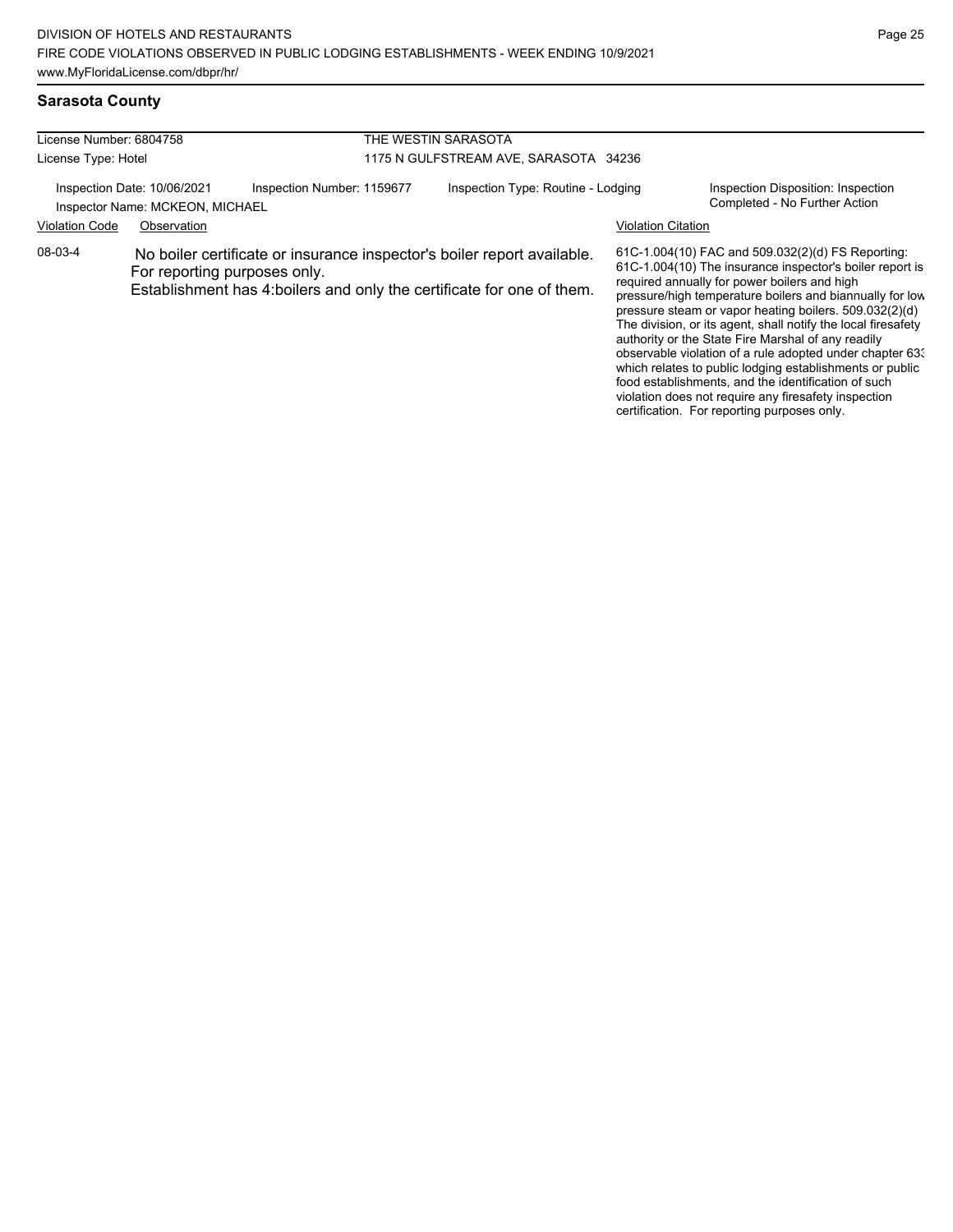and the identification of such violation does not require any firesafety inspection certification. For reporting

purposes only.

#### **Seminole County**

| License Number: 6903762<br>License Type: Motel                                            |                                                                                                                                                                |  | SPRINGHILL SUITES SANFORD<br>201 N TOWNE RD, SANFORD 32771 |  |                                                                     |                                                                                                                                                                                                                                                                                                 |
|-------------------------------------------------------------------------------------------|----------------------------------------------------------------------------------------------------------------------------------------------------------------|--|------------------------------------------------------------|--|---------------------------------------------------------------------|-------------------------------------------------------------------------------------------------------------------------------------------------------------------------------------------------------------------------------------------------------------------------------------------------|
| Inspection Number: 1218089<br>Inspection Date: 10/07/2021<br>Inspector Name: ANGEL, TERRY |                                                                                                                                                                |  | Inspection Type: Routine - Lodging                         |  | Inspection Disposition: Inspection<br>Completed - No Further Action |                                                                                                                                                                                                                                                                                                 |
| <b>Violation Code</b>                                                                     | Observation                                                                                                                                                    |  |                                                            |  | <b>Violation Citation</b>                                           |                                                                                                                                                                                                                                                                                                 |
| $04 - 01 - 4$                                                                             | Trouble/alarm light illuminated on the fire alarm control panel. For<br>reporting purposes only.<br>Notified Sanford Fire Inspector, Dan Taylor. 407-562-2788. |  |                                                            |  |                                                                     | 509.032(2)(d) FS Reporting: The division, or its agent,<br>shall notify the local firesafety authority or the State Fire<br>Marshal of any readily observable violation of a rule<br>adopted under chapter 633 which relates to public<br>lodging establishments or public food establishments, |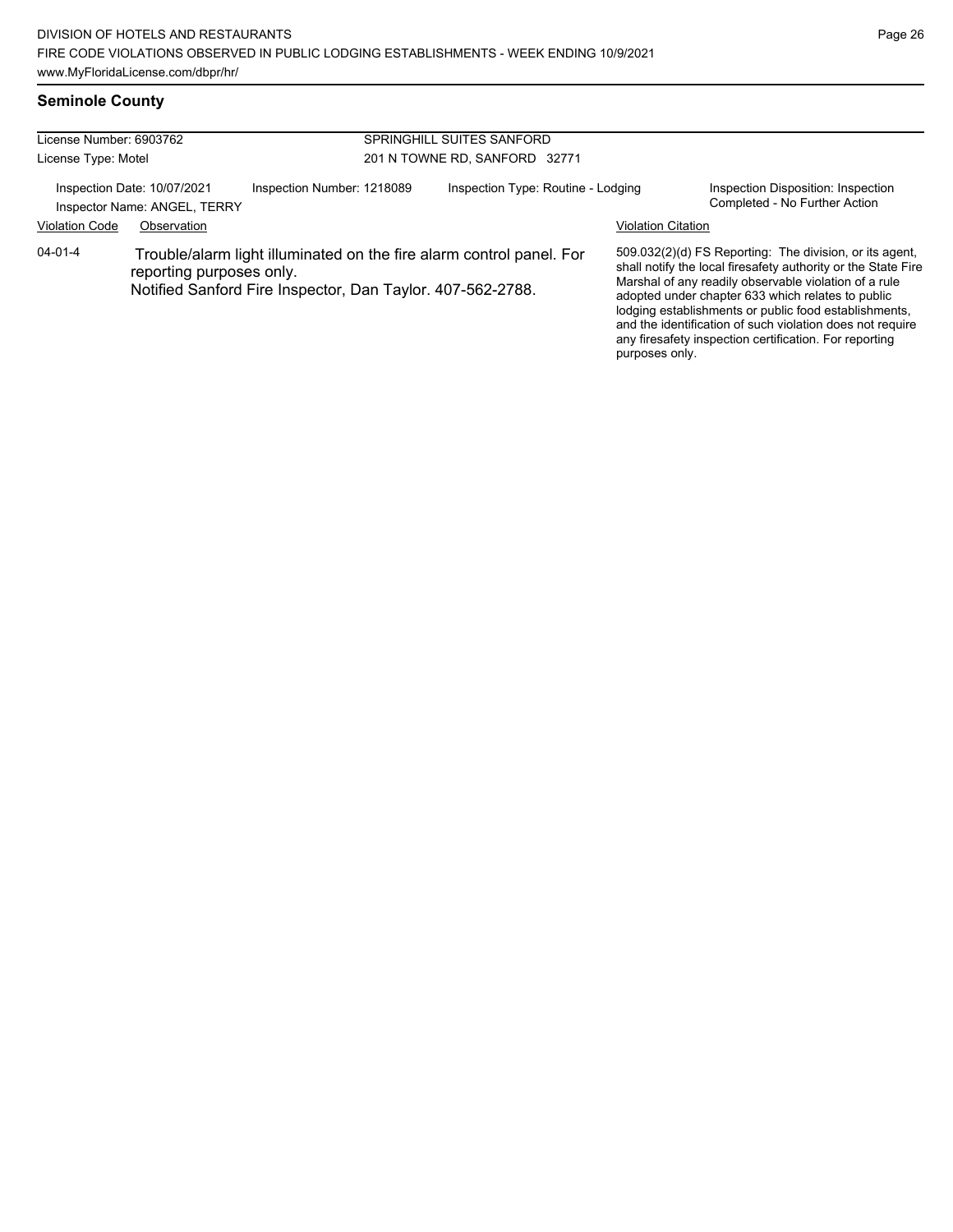# **St. Lucie County**

| License Number: 6602352                                                                    |                                                              |                                                                      | <b>PALM RIDGE APARTMENTS</b>      |                                                                                                                                                                                                                                                                                                                                                                                                                                          |                                                                     |                                                                                                                                                                                                                                                                                                                                                                                                                            |  |
|--------------------------------------------------------------------------------------------|--------------------------------------------------------------|----------------------------------------------------------------------|-----------------------------------|------------------------------------------------------------------------------------------------------------------------------------------------------------------------------------------------------------------------------------------------------------------------------------------------------------------------------------------------------------------------------------------------------------------------------------------|---------------------------------------------------------------------|----------------------------------------------------------------------------------------------------------------------------------------------------------------------------------------------------------------------------------------------------------------------------------------------------------------------------------------------------------------------------------------------------------------------------|--|
| License Type: Apartment                                                                    |                                                              |                                                                      | 2905 N US HWY 1, FT. PIERCE 34946 |                                                                                                                                                                                                                                                                                                                                                                                                                                          |                                                                     |                                                                                                                                                                                                                                                                                                                                                                                                                            |  |
| Inspection Date: 10/07/2021<br>Inspection Number: 1527127<br>Inspector Name: DAVIS, DIANNA |                                                              | Inspection Type: Routine - Lodging                                   |                                   |                                                                                                                                                                                                                                                                                                                                                                                                                                          | Inspection Disposition: Inspection<br>Completed - No Further Action |                                                                                                                                                                                                                                                                                                                                                                                                                            |  |
| <b>Violation Code</b>                                                                      | Observation                                                  |                                                                      |                                   |                                                                                                                                                                                                                                                                                                                                                                                                                                          | <b>Violation Citation</b>                                           |                                                                                                                                                                                                                                                                                                                                                                                                                            |  |
| 07-04-4                                                                                    |                                                              | Extension Electrical corned strung around laundry room.              |                                   |                                                                                                                                                                                                                                                                                                                                                                                                                                          | purposes only.                                                      | 509.032(2)(d) FS Reporting: (d) The division, or its<br>agent, shall notify the local firesafety authority or the<br>State Fire Marshal of any readily observable violation of<br>a rule adopted under chapter 633 which relates to public<br>lodging establishments or public food establishments,<br>and the identification of such violation does not require<br>any firesafety inspection certification. For reporting |  |
| License Number: 6602535                                                                    |                                                              |                                                                      |                                   | THE BRENNITY AT TRADITION                                                                                                                                                                                                                                                                                                                                                                                                                |                                                                     |                                                                                                                                                                                                                                                                                                                                                                                                                            |  |
| License Type: Apartment                                                                    |                                                              |                                                                      |                                   | 10685 SW STONY CREEK WAY, PORT ST LUCIE 34987                                                                                                                                                                                                                                                                                                                                                                                            |                                                                     |                                                                                                                                                                                                                                                                                                                                                                                                                            |  |
|                                                                                            | Inspection Date: 10/04/2021<br>Inspector Name: HYNES, MONICA | Inspection Number: 1524465                                           |                                   | Inspection Type: Routine - Lodging                                                                                                                                                                                                                                                                                                                                                                                                       |                                                                     | Inspection Disposition: Warning<br>Issued                                                                                                                                                                                                                                                                                                                                                                                  |  |
| <b>Violation Code</b>                                                                      | Observation                                                  |                                                                      |                                   |                                                                                                                                                                                                                                                                                                                                                                                                                                          | <b>Violation Citation</b>                                           |                                                                                                                                                                                                                                                                                                                                                                                                                            |  |
| $04 - 01 - 4$<br>reporting purposes only.                                                  |                                                              | Trouble/alarm light illuminated on the fire alarm control panel. For |                                   | 509.032(2)(d) FS Reporting: The division, or its agent,<br>shall notify the local firesafety authority or the State Fire<br>Marshal of any readily observable violation of a rule<br>adopted under chapter 633 which relates to public<br>lodging establishments or public food establishments,<br>and the identification of such violation does not require<br>any firesafety inspection certification. For reporting<br>purposes only. |                                                                     |                                                                                                                                                                                                                                                                                                                                                                                                                            |  |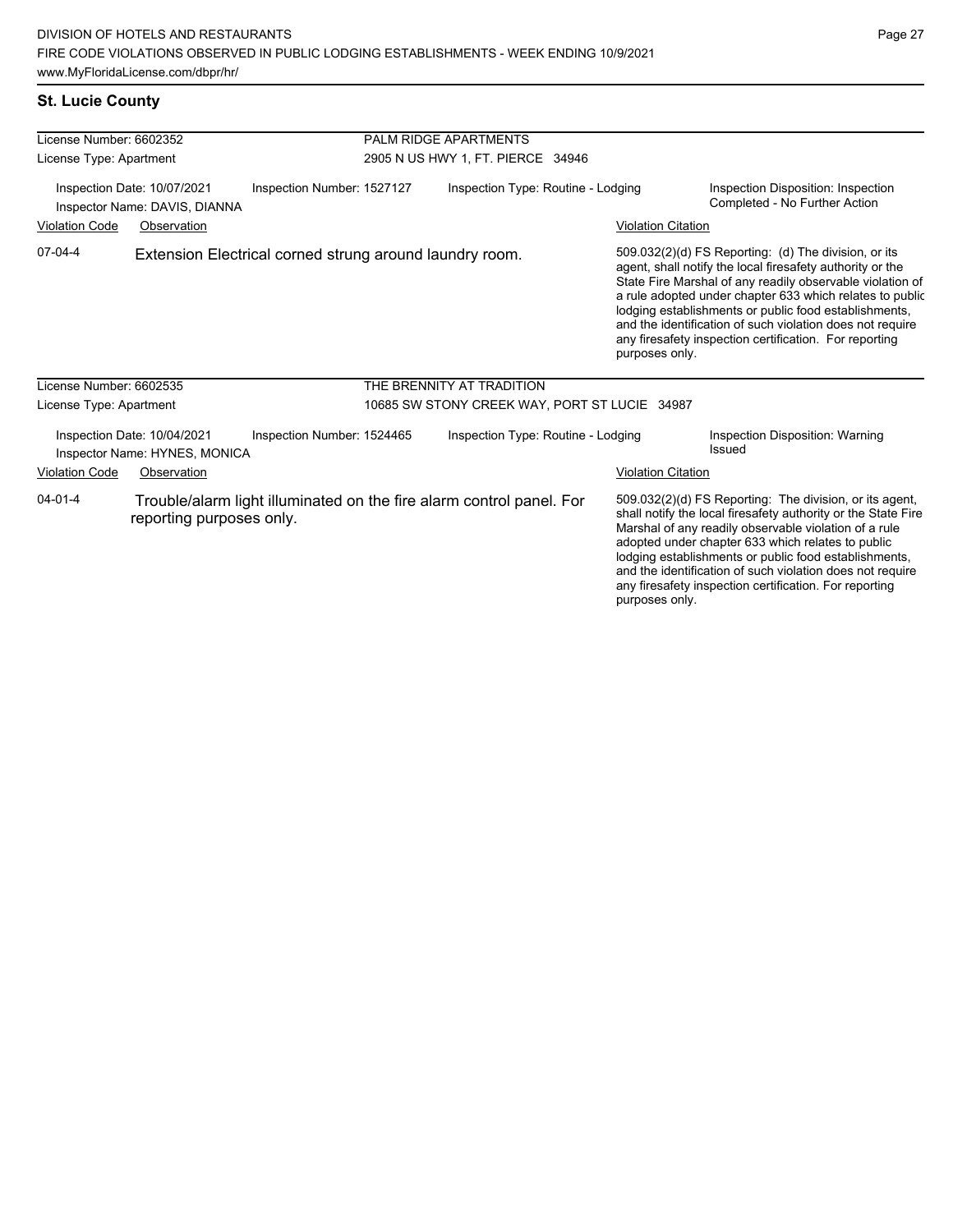| License Number: 7100008<br>License Type: Motel<br>Inspection Date: 10/06/2021<br>Inspector Name: TORRES, WILLIAM |                                                                                                                                                                                                                                                        |                                                                                                                                | STEAMBOAT DIVE INN<br>503 US HWY 27, BRANFORD 32008                                                                                                                                                                                                                                                                                                                                                                                                                                                                                                                                                                                                                                                                                                                                                                                                               |                           |                                                                                                                                                                                                                                                                                                                                      |  |  |
|------------------------------------------------------------------------------------------------------------------|--------------------------------------------------------------------------------------------------------------------------------------------------------------------------------------------------------------------------------------------------------|--------------------------------------------------------------------------------------------------------------------------------|-------------------------------------------------------------------------------------------------------------------------------------------------------------------------------------------------------------------------------------------------------------------------------------------------------------------------------------------------------------------------------------------------------------------------------------------------------------------------------------------------------------------------------------------------------------------------------------------------------------------------------------------------------------------------------------------------------------------------------------------------------------------------------------------------------------------------------------------------------------------|---------------------------|--------------------------------------------------------------------------------------------------------------------------------------------------------------------------------------------------------------------------------------------------------------------------------------------------------------------------------------|--|--|
|                                                                                                                  |                                                                                                                                                                                                                                                        |                                                                                                                                |                                                                                                                                                                                                                                                                                                                                                                                                                                                                                                                                                                                                                                                                                                                                                                                                                                                                   |                           |                                                                                                                                                                                                                                                                                                                                      |  |  |
|                                                                                                                  |                                                                                                                                                                                                                                                        | Inspection Number: 1217660                                                                                                     | Inspection Type: Routine - Lodging                                                                                                                                                                                                                                                                                                                                                                                                                                                                                                                                                                                                                                                                                                                                                                                                                                |                           | Inspection Disposition: Call Back -<br>Complied                                                                                                                                                                                                                                                                                      |  |  |
| <b>Violation Code</b>                                                                                            | Observation                                                                                                                                                                                                                                            |                                                                                                                                |                                                                                                                                                                                                                                                                                                                                                                                                                                                                                                                                                                                                                                                                                                                                                                                                                                                                   | <b>Violation Citation</b> |                                                                                                                                                                                                                                                                                                                                      |  |  |
| 04-02-4                                                                                                          | - From initial inspection : No smoke detector provided in guest<br>room/unit. For reporting purposes only.<br>Observed no smoke detector in Guestroom two or guestroom five.<br>- From follow-up inspection 2021-10-06: No change **Time<br>Extended** |                                                                                                                                | 509.215(1) and (2) and 509.032(2)(d) FS Reporting:<br>509.215(1) Each guest room shall be equipped with an<br>approved listed single-station smoke detector meeting<br>the minimum requirements of NFPA-74 Standards for<br>the Installation, Maintenance and Use of Household Fire<br>Warning Equipment. (2) The building has smoke<br>detectors in each guest room individually annunciating<br>to a panel at a supervised location. 509.032(2)(d) The<br>division, or its agent, shall notify the local firesafety<br>authority or the State Fire Marshal of any readily<br>observable violation of a rule adopted under chapter 63.<br>which relates to public lodging establishments or public<br>food establishments, and the identification of such<br>violation does not require any firesafety inspection<br>certification. For reporting purposes only. |                           |                                                                                                                                                                                                                                                                                                                                      |  |  |
| $04 - 02 - 4$                                                                                                    | purposes only.                                                                                                                                                                                                                                         | No smoke detector provided in guest room/unit. For reporting<br>Observed no smoke detector in Guestroom two or guestroom five. |                                                                                                                                                                                                                                                                                                                                                                                                                                                                                                                                                                                                                                                                                                                                                                                                                                                                   |                           | 509.215(1) and (2) and 509.032(2)(d) FS Reporting:<br>509.215(1) Each guest room shall be equipped with an<br>approved listed single-station smoke detector meeting<br>the minimum requirements of NFPA-74 Standards for<br>the Installation, Maintenance and Use of Household Fire<br>Warning Equipment. (2) The building has smoke |  |  |

Warning Equipment. (2) The building has smoke detectors in each guest room individually annunciating to a panel at a supervised location. 509.032(2)(d) The division, or its agent, shall notify the local firesafety authority or the State Fire Marshal of any readily observable violation of a rule adopted under chapter 633 which relates to public lodging establishments or public food establishments, and the identification of such violation does not require any firesafety inspection certification. For reporting purposes only.